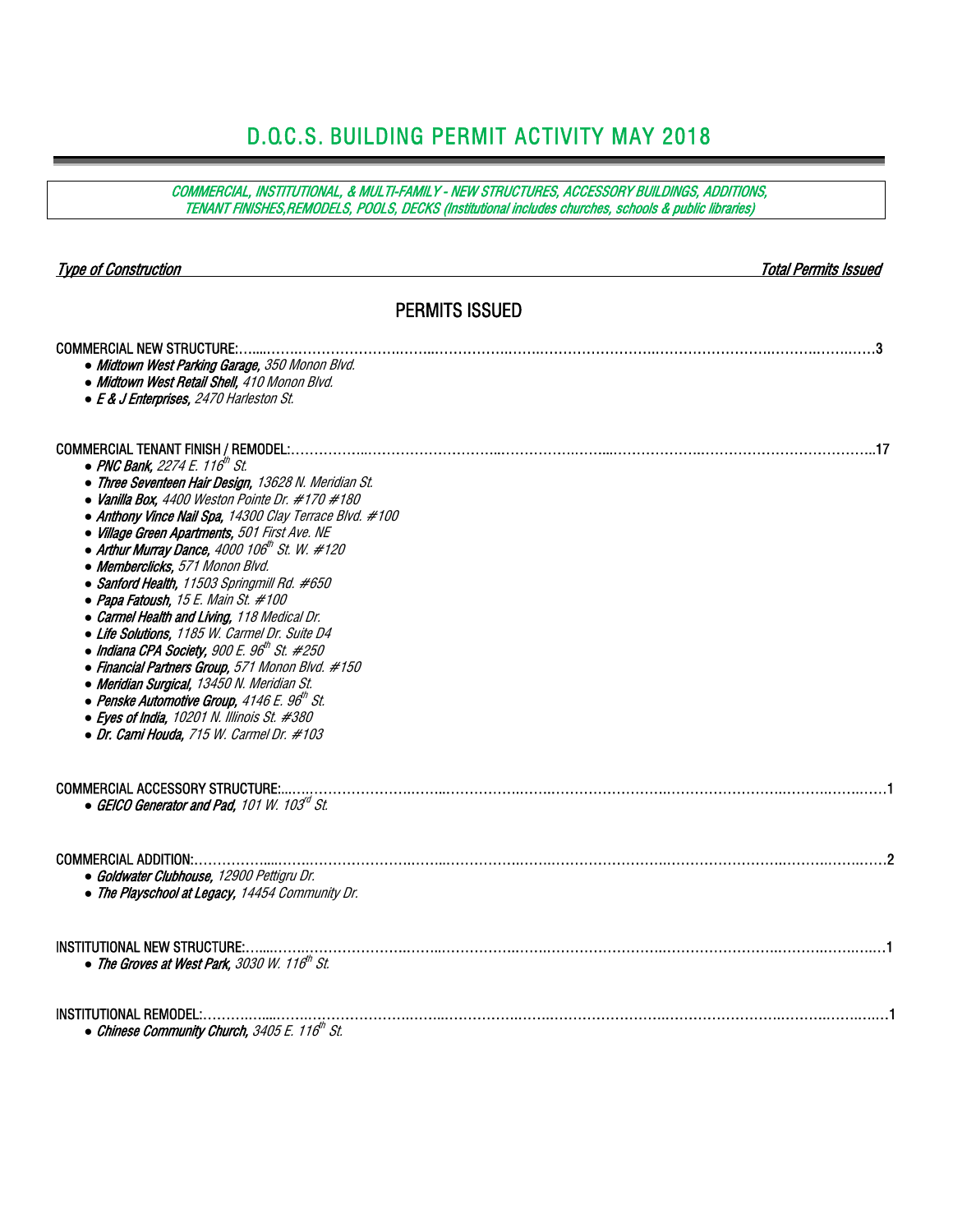## COMMERCIAL CERTIFICATES OF OCCUPANCY ISSUED

#### COMMERCIAL TENANT FINISH / REMODEL:……………..………………………..…………….……...…………………………...……...………...…....10 *●* The Little Gym, 271 Merchants Square Dr. #A106 *●* Sweet Skies Jet In-Flight Catering, 108 E. Carmel Dr.

- Which Wich, 4335 W. 106<sup>th</sup> St. #1200
- *●* Martin Marietta, 12220 N. Meridian St. #100
- *●* Rare Bird, 200 S. Rangeline Rd. #244
- *●* Midwest ISO Phase III, 701 City Center Dr. 2nd Floor
- **Baldwin & Lyons**, 111 Congressional Blvd. 1<sup>st</sup> & 4<sup>th</sup> Floors
- *●* Common Area Renovation, 101 E. Carmel Dr.
- *●* The Old Spaghetti Factory, 918 S. Rangeline Rd.
- *●* Zeta Tau Alpha Fraternity Headquarters, 1036 S. Rangeline Rd.

# D.O.C.S. BUILDING & SIGN ACTIVITY MAY 2018

|                                        | <b>MAY 2018</b> | <b>MAY 2017</b> |
|----------------------------------------|-----------------|-----------------|
| TOTAL BUILDING PERMITS ISSUED:         | 187             | 146             |
| TOTAL FENCE PERMITS ISSUED:            | 40              | 22              |
| <b>TOTAL SIGN PERMITS:</b>             | 24              | 46              |
| <b>BUILDING INSPECTIONS PERFORMED:</b> | 677             | 573             |
| <b>BUILDING PLAN REVIEWS:</b>          | 143             | 147             |
| PUBLIC REQUEST FOR INFORMATION (RFI):  | 51              | 83              |

# D.O.C.S. NEWS AND NOTES MAY 2018

*●* Mike Hollibaugh attended the International Making Cities Livable conference May 14-17 in Ottawa, Canada.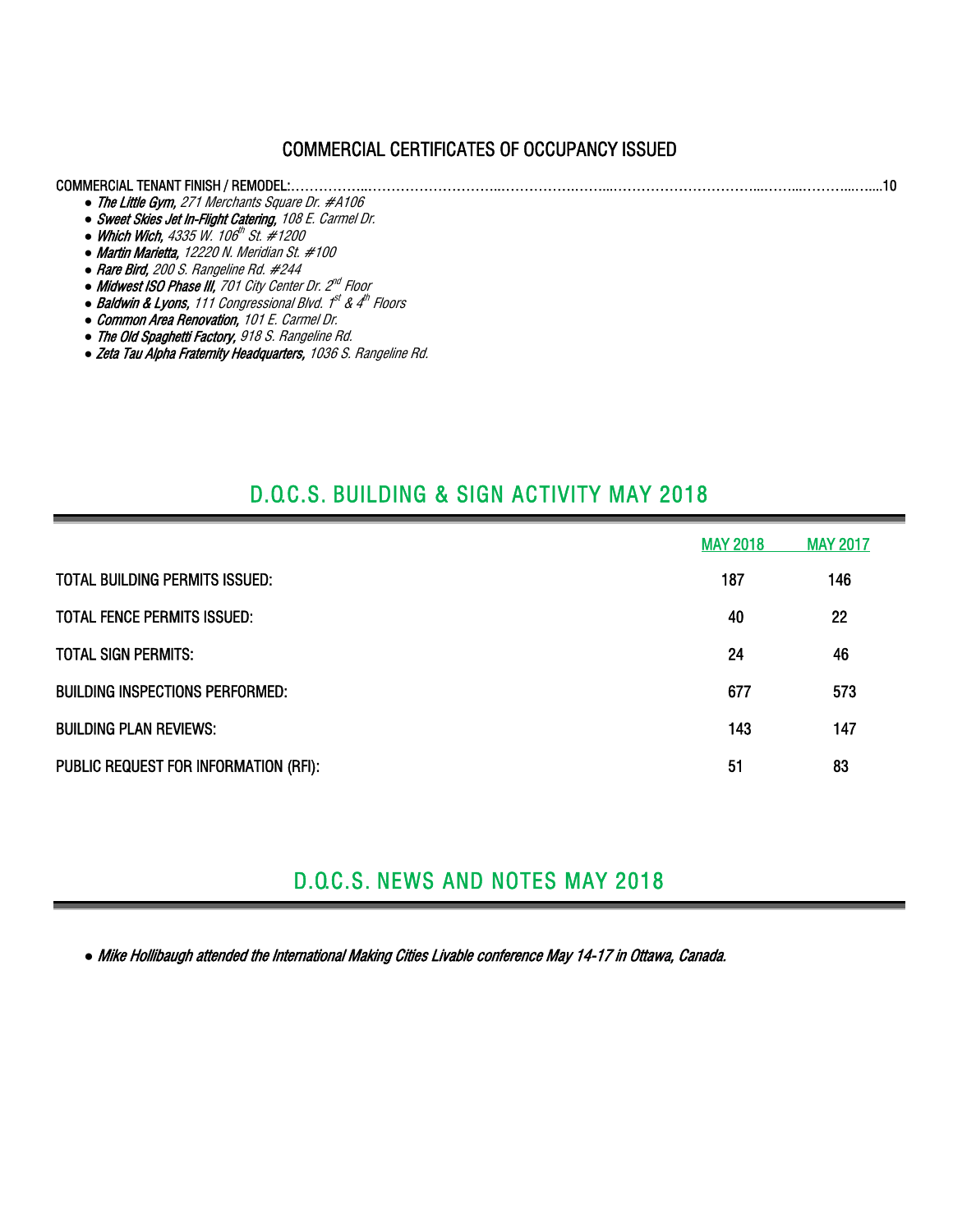# D.O.C.S. CODE ENFORCEMENT ACTIVITY MAY 2018

## CODE ENFORCEMENT TASK REPORT SUMMARY FOR MAY 2018

| <b>COMPLAINTS RECEIVED</b><br>EMAIL<br>"MY CARMEL" APP<br><b>PHONE</b><br>REFERRAL<br><b>STAFF</b><br><b>WALK-IN</b> | TOTAL:<br>14<br>41<br>47<br>69 | INSPECTION STATISTICS<br>NEW CASES<br>INITIAL INSPECTIONS<br>ABATFMENT<br>INITIAL VIOLATION NOTICE<br>RE-INSPECTIONS<br>CLOSED CASES |             |        | TOTAL:<br>173<br>155<br>17<br>59<br>177<br>112 |
|----------------------------------------------------------------------------------------------------------------------|--------------------------------|--------------------------------------------------------------------------------------------------------------------------------------|-------------|--------|------------------------------------------------|
| <b>INSPECTIONS BY AREA</b>                                                                                           | <b>WEST</b>                    | <b>CENTRAL</b>                                                                                                                       | <b>EAST</b> | TOTAL: |                                                |
| NEW CASES                                                                                                            | 33                             | 81                                                                                                                                   | 59          | 173    |                                                |
| INITIAL INSPECTIONS                                                                                                  | 25                             | 78                                                                                                                                   | 52          | 155    |                                                |
| <b>RE-INSPECTIONS</b>                                                                                                | 24                             | 80                                                                                                                                   | 73          | 177    |                                                |
| CLOSED CASES                                                                                                         | 26                             | 55                                                                                                                                   | 31          | 112    |                                                |

CODE ENFORCEMENT MONTHLY REPORT FOR MAY 2018

| <b>TYPE OF COMPLAINT/VIOLATION</b> | <b>NEW CASES</b> | <b>TYPE OF COMPLAINT/VIOLATION</b>  | <b>NEW CASES</b> |
|------------------------------------|------------------|-------------------------------------|------------------|
| BUILDING CODE VIOLATIONS           | 0                | PROPERTY MAINTENANCE                | 38               |
| COMMERCIAL VEHICLE                 | 2                | RECREATIONAL VEHICLE                |                  |
| <b>DUMPSTER</b>                    | 0                | RIGHT-OF-WAY OBSTRUCTION            | 0                |
| <b>FARM ANIMALS</b>                |                  | <b>SIDEWALK</b>                     | 0                |
| <b>FENCE VIOLATION</b>             | 0                | <b>SIGNS</b>                        | 382              |
| <b>GRASS OR WEEDS</b>              | 103              | TRASH/DEBRIS                        | 14               |
| <b>HOME OCCUPATION</b>             | 4                | UNSAFE BUILDING                     | 0                |
| NOISE REGULATIONS                  | $\theta$         | VEHICLE ON DISPLAY, ON LAWN OR JUNK | 24               |
| OPEN AND ABANDONED                 |                  | ZONING USE VIOLATIONS               | 0                |
| OUTDOOR STORAGE                    |                  | <b>OTHER</b>                        | 17               |
| PARKING IN LAWN/GREENBELT          | 9                | <b>TOTAL</b>                        | 609              |

FORECLOSURE MONITORING SUMMARY FOR MAY 2018

| <b>COMPLAINTS RECEIVED</b> | TOTAL: |
|----------------------------|--------|
| NEW CASES                  | 5      |
| INITIAL INSPECTIONS        |        |
| ABATEMENT                  | 3      |
| INITIAL VIOLATION NOTICE   | 3      |
| RE-INSPECTIONS             | 46     |
| <b>CLOSED CASES</b>        | 2      |
|                            |        |

| <b>FORECLOSURE STATISTICS</b> | West | CENTRAL | <b>EAST</b> | TOTAL: |
|-------------------------------|------|---------|-------------|--------|
| NEW CASES                     |      |         |             | b      |
| INITIAL INSPECTIONS           |      |         |             |        |
| RE-INSPECTIONS                |      | 20      | 25          | 46     |
| CLOSED CASES                  |      |         |             |        |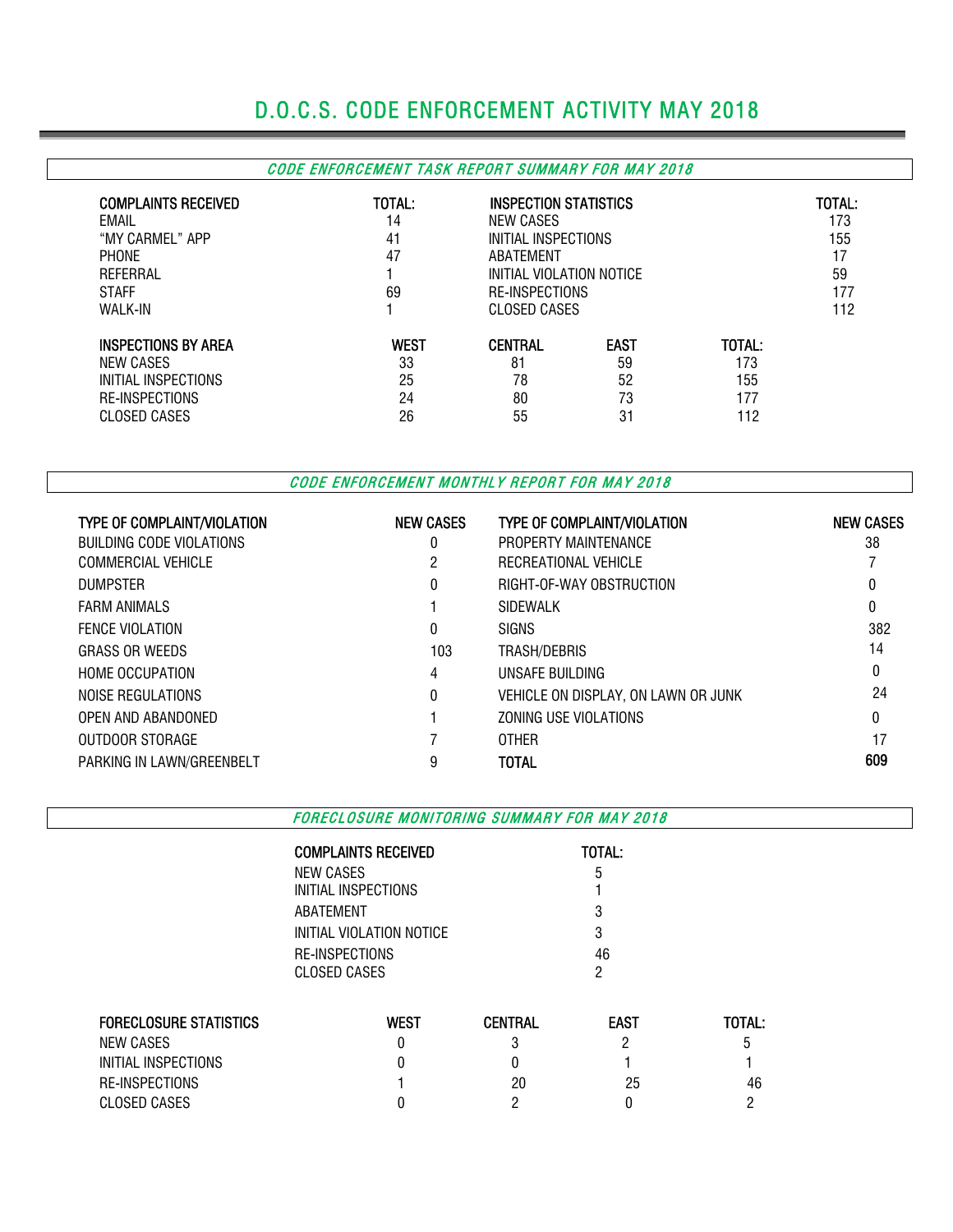| IY OF CARM                                                                                              |                |          | <b>MAY 2018</b>                     |                |                       |
|---------------------------------------------------------------------------------------------------------|----------------|----------|-------------------------------------|----------------|-----------------------|
|                                                                                                         |                |          | <b>CITY OF CARMEL/CLAY TOWNSHIP</b> |                |                       |
|                                                                                                         | <b>MAY</b>     | YTD      | MAY                                 | <b>YTD</b>     | <b>DIFFERENCE YTD</b> |
|                                                                                                         | 2018           | 2018     | 2017                                | 2017           | 2017-2018             |
| <b>SINGLE FAMILY</b>                                                                                    | 47             | 186      | 45                                  | 165            | $21 +$                |
| <b>SINGLE FAMILY TOWN HOMES</b>                                                                         | 13             | 29       | 4                                   | 17             | $12+$                 |
| Total # of Buildings: 2; Total # of parcels: 6                                                          |                |          |                                     |                |                       |
| <b>TWO-FAMILY</b>                                                                                       | 0              | $\bf{0}$ | 0                                   | 0              | $\bf{0}$              |
| Total # of Dwelling Units:                                                                              | 0              |          | $\mathbf{0}$                        | 0              | $\mathbf{0}$          |
| <b>MULTI-FAMILY</b><br>Total # of Dwelling Units:                                                       | 1<br>208       | 1<br>208 | $\overline{2}$<br>$\overline{2}$    | 4<br>24        | $3-$<br>$184 +$       |
| <b>TOTAL # PERMITS ISSUED:</b>                                                                          | 61             | 216      | 51                                  | 186            | $30 +$                |
| <b>TOTAL # of DWELLING UNITS:</b>                                                                       | 268            | 423      | 51                                  | 206            | $217 +$               |
| <b>ROOM ADDITION</b>                                                                                    | 3              | 11       | 4                                   | 13             | $2 -$                 |
| ROOM ADDITION & INTERIOR REMODEL COMBINATION                                                            | $\overline{2}$ | 5        | 1                                   | 5              | 0                     |
| <b>RESIDENTIAL REMODEL</b>                                                                              | 21             | 86       | 12                                  | 72             | $14+$                 |
| PORCH ADDITION                                                                                          | 0              | 12       | 2                                   | 12             | 0                     |
| PORCH & DECK COMBINATION ADDITION                                                                       | 0              | 1        | 1                                   | 2              | 1-                    |
| <b>DECK ADDITION</b>                                                                                    | 5              | 12       | $\overline{2}$                      | 7              | $5+$                  |
| RESIDENTIAL ACCESSORY BLDG.                                                                             | 1              | 13       | 6                                   | 15             | $2 -$                 |
| <b>RESIDENTIAL SWIMMING POOL/SPA</b>                                                                    | 3              | 19       | 2                                   | 20             | $1-$                  |
| <b>GARAGE/CARPORT Attached</b>                                                                          | 1              | 3        | 1                                   | $\overline{c}$ | $1+$                  |
| <b>GARAGE/CARPORT Detached</b>                                                                          | 1              | 5        | 0                                   | 3              | $2+$                  |
| <b>FENCE PERMITS</b>                                                                                    | 40             | 138      | 22                                  | 72             | $66+$                 |
| <b>SOLAR PANELS</b>                                                                                     | 1              | 1        | 0                                   | $\mathbf{0}$   | $1+$                  |
| <b>COMMERCIAL BUILDING</b>                                                                              | 3              | 7        | 3                                   | 8              | 1-                    |
| <b>COMMERCIAL ADDITION</b>                                                                              | $\overline{2}$ | 5        | 1                                   | 4              | $1+$                  |
| <b>COMMERCIAL REMODEL</b>                                                                               | 8              | 29       | 6                                   | 32             | $3-$                  |
| <b>COMMERCIAL ADDITION &amp; REMODEL COMBINATION</b>                                                    | 0              | 0        | 0                                   | 0              | 0                     |
| <b>COMMERCIAL SWIMMING POOL</b>                                                                         | 0              | 4        | 0                                   | 0              | $4+$                  |
| <b>COMMERCIAL ACCESSORY BLDG</b>                                                                        | $\mathbf{1}$   | 1        | $\blacksquare$                      | $\overline{c}$ | $1 -$                 |
| <b>COMMERCIAL TENANT SPACE</b>                                                                          | 9              | 43       | 5                                   | 32             | $11 +$                |
| <b>COMMERCIAL DECK</b>                                                                                  | 0              | 0        | 0                                   | $\bf{0}$       | $\bf{0}$              |
| <b>TEMPORARY USE</b>                                                                                    | 3              | 14       | 6                                   | 19             | 5-                    |
| <b>MASSAGE THERAPIST PERMIT</b>                                                                         | 5              | 15       | 4                                   | 13             | $2+$                  |
| <b>INSTITUTIONAL BUILDING</b>                                                                           | ı              | 3        | U                                   | o              | $3+$                  |
| <b>INSTITUTIONAL ADDITION</b>                                                                           | 0              | 0        | 0                                   | 0              | 0                     |
| <b>INSTITUTIONAL REMODEL</b>                                                                            | 1              | 3        | 0                                   | 5              | $2 -$                 |
| INSTITUTIONAL ADDITION & REMODEL COMBINATION                                                            | 0              | 0        | 0                                   | 0              | 0                     |
| <b>INSTITUTIONAL ACCESSORY BLDG</b>                                                                     | 0              | 0        | 0                                   | 0              | 0                     |
| INSTITUTIONAL SWIMMING POOL                                                                             | 0              | 0        | 0                                   | 0              | 0                     |
| <b>INSTITUTIONAL DECK</b>                                                                               | 0              | 0        | 0                                   | 0              | 0                     |
| CELL TOWER/Co-Locate/Satellite Dish                                                                     | 1              | 2        | 1                                   | 7              | $5-$                  |
| <b>DEMOLITION</b>                                                                                       |                |          |                                     |                |                       |
| Residential: 1: Commercial: 1: Institutional: 0                                                         | $\mathbf{2}$   | 11       | 4                                   | 14             | $3-$                  |
| ELECTRICAL<br>(Residential or Commercial permits pulled for minor electrical work &<br>inspection ONLY) | 12             | 61       | 11                                  | 36             | $25+$                 |
| <b>TOTAL PERMITS ISSUED:</b>                                                                            | 187            | 720      | 146                                 | 581            | 139+                  |
| **NOTE: This total does not include sign permits.                                                       |                |          |                                     |                |                       |

ESTIMATED COST OF CONSTRUCTION IN CLAY TOWNSHIP FOR MAY 2018: \$96,425,370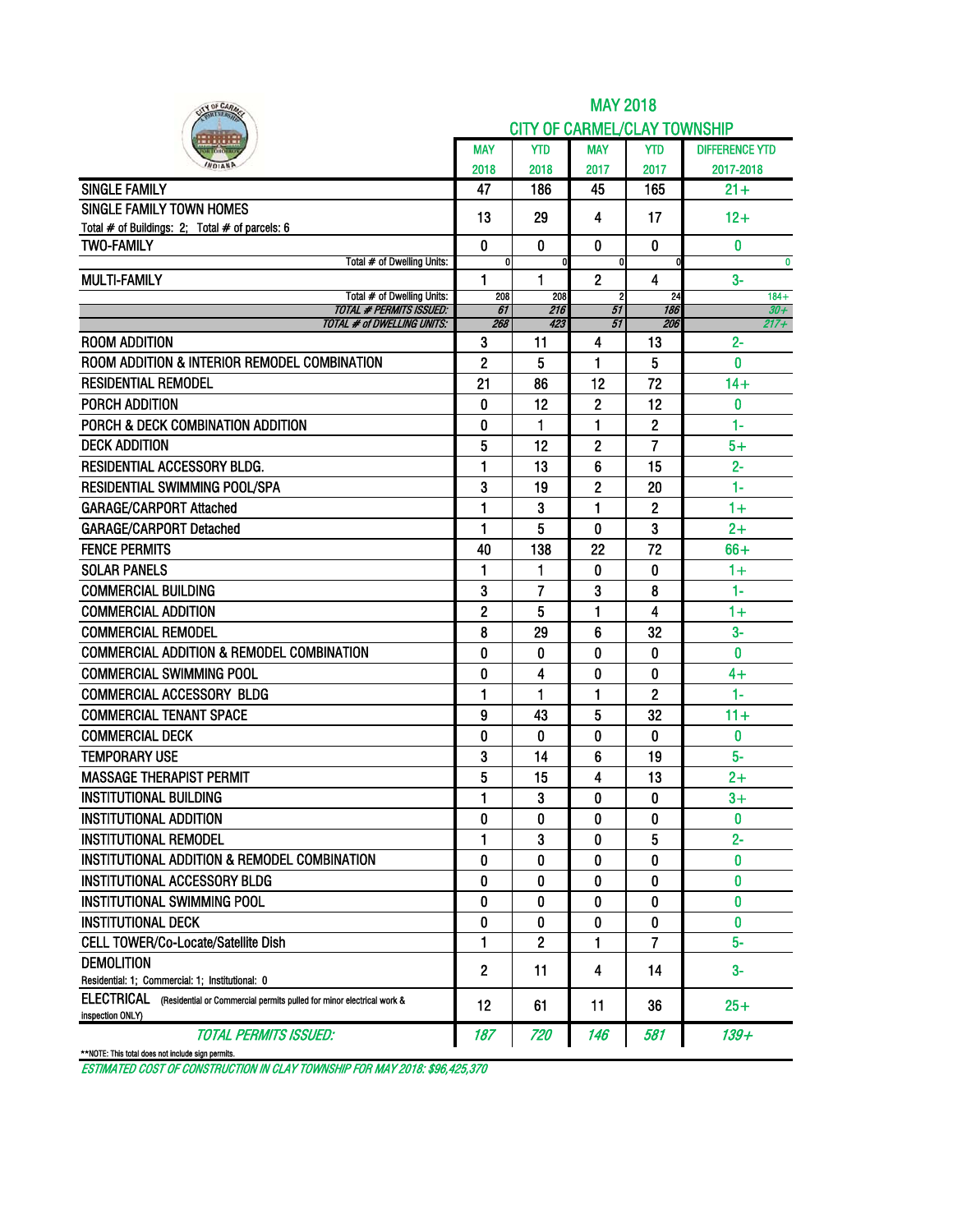# DEPARTMENT OF COMMUNITY SERVICES INCOME REPORT MAY 1-31, 2018



| <b>TRANSACTION TYPE:</b>                                                     | <b>TRANSACTIONS:</b> | AMOUNT:                        |
|------------------------------------------------------------------------------|----------------------|--------------------------------|
| BUILDING PERMITS: [Includes the fee for full Certificate of Occupancy (C/O)] | 138                  | \$<br>296,641.72               |
| <b>DEMOLITION PERMITS:</b>                                                   | 4                    | \$<br>700.00                   |
| <b>LATE FEES:</b>                                                            | 1                    | \$<br>1,427.00                 |
| <b>MASSAGE THERAPIST PERMITS/RENEWALS:</b>                                   | 8                    | \$<br>160.00                   |
| RE-INSPECTION, ADDITIONAL INSPECTION, AND/OR TEMPORARY C/O:                  | 39                   | \$<br>4,637.00                 |
| PLAN AMENDMENT: (Commercial / Institutional)                                 | 4                    | \$<br>1,412.00                 |
| PLAN AMENDMENT: (Residential)                                                | 0                    | \$                             |
| <b>SPECIAL EVENT PERMITS:</b>                                                | 1                    | \$<br>176.00                   |
| TEMPORARY USE PERMITS/EXTENSIONS:                                            | $\mathbf{1}$         | \$<br>353.00                   |
| <b>APPEALS:</b>                                                              | 0                    | \$                             |
| <b>DUPLICATE PLACARDS:</b>                                                   | $\overline{c}$       | \$<br>38.50                    |
| <b>FENCE PERMITS:</b>                                                        | 28                   | \$<br>1,427.00                 |
| FENCE LIABILITY WAIVER: (Paid to Hamilton County)                            | 29                   | \$<br>812.00                   |
| <b>ABATEMENT:</b>                                                            | 0                    | \$                             |
| ADLS:                                                                        | 0                    | \$                             |
| <b>ADLS AMENDMENT:</b>                                                       | 0                    | \$<br>-                        |
| <b>COMMITMENT AMENDMENT:</b>                                                 | 0                    | \$<br>۰                        |
| <b>DEVELOPMENT PLAN:</b>                                                     | 0                    | \$                             |
| <b>DEVELOPMENT PLAN AMENDMENT:</b>                                           | $\mathbf{0}$         | \$                             |
| <b>HPR REVIEW:</b>                                                           | 0                    | \$                             |
| <b>ORDINANCE AMENDMENT:</b>                                                  | 0                    | \$                             |
| <b>PLAT VACATE:</b>                                                          | 0                    | \$<br>۰                        |
| <b>PRIMARY PLAT:</b>                                                         | 0                    | \$                             |
| PRIMARY PLAT AMENDMENT:                                                      | 0                    | \$                             |
| <b>PUD ORDINANCES:</b>                                                       | 0                    | \$                             |
| <b>REZONE:</b>                                                               | $\mathbf 0$          | \$                             |
| <b>ADDITIONAL WAIVER:</b>                                                    | $\pmb{0}$            | \$                             |
| <b>SDR SITE PLAN REVIEW:</b>                                                 | 0                    | \$                             |
| <b>SECONDARY PLAT/REPLAT:</b>                                                | $\overline{2}$       | \$<br>15,958.00                |
| <b>SUBDIVISION WAIVER:</b>                                                   | 0                    | \$                             |
| <b>MISC. ZONING WAIVER:</b>                                                  | 0                    | \$                             |
| TAC ONLY:                                                                    | 0                    | \$                             |
| DEVELOPMENT STANDARDS VARIANCE:                                              | 0                    | \$<br>$\overline{\phantom{0}}$ |
| <b>HEARING OFFICER REVIEW:</b>                                               | 9                    | \$<br>3,544.00                 |
| <b>SPECIAL EXCEPTION VARIANCE:</b>                                           | $\mathbf{0}$         | \$                             |
| SPECIAL USES: (Includes Special Use Amendments)                              | 0                    | \$                             |
| <b>USE VARIANCE:</b>                                                         | $\bf{0}$             | \$                             |
| <b>SIGN PERMITS:</b>                                                         | 46                   | \$<br>11,199.83                |
| ZONING DETAILS/LETTER:                                                       | $\overline{2}$       | \$<br>206.00                   |
| PARK & RECREATION IMPACT FEE (PRIF):                                         | 51                   | \$<br>127,764.00               |
| <b>TOTALS:</b>                                                               |                      |                                |
| GENERAL FUND #101:                                                           |                      | \$<br>338,692.05               |
| PRIF ACCOUNT # 106:                                                          |                      | \$<br>127,764.00               |
| <b>UTILITY FEES:</b> (Sewer/Water permits)                                   |                      | \$<br>176,628.00               |
| <b>TOTAL DEPOSIT:</b>                                                        |                      | \$<br>643,084.05               |
| Last Month's General Fund Deposit:                                           |                      | \$<br>210,663.25               |
| Last Month's Total Deposit:                                                  |                      | \$<br>493,309.25               |
|                                                                              |                      |                                |

NOTE: Receipts were deposited for 22 business days this month.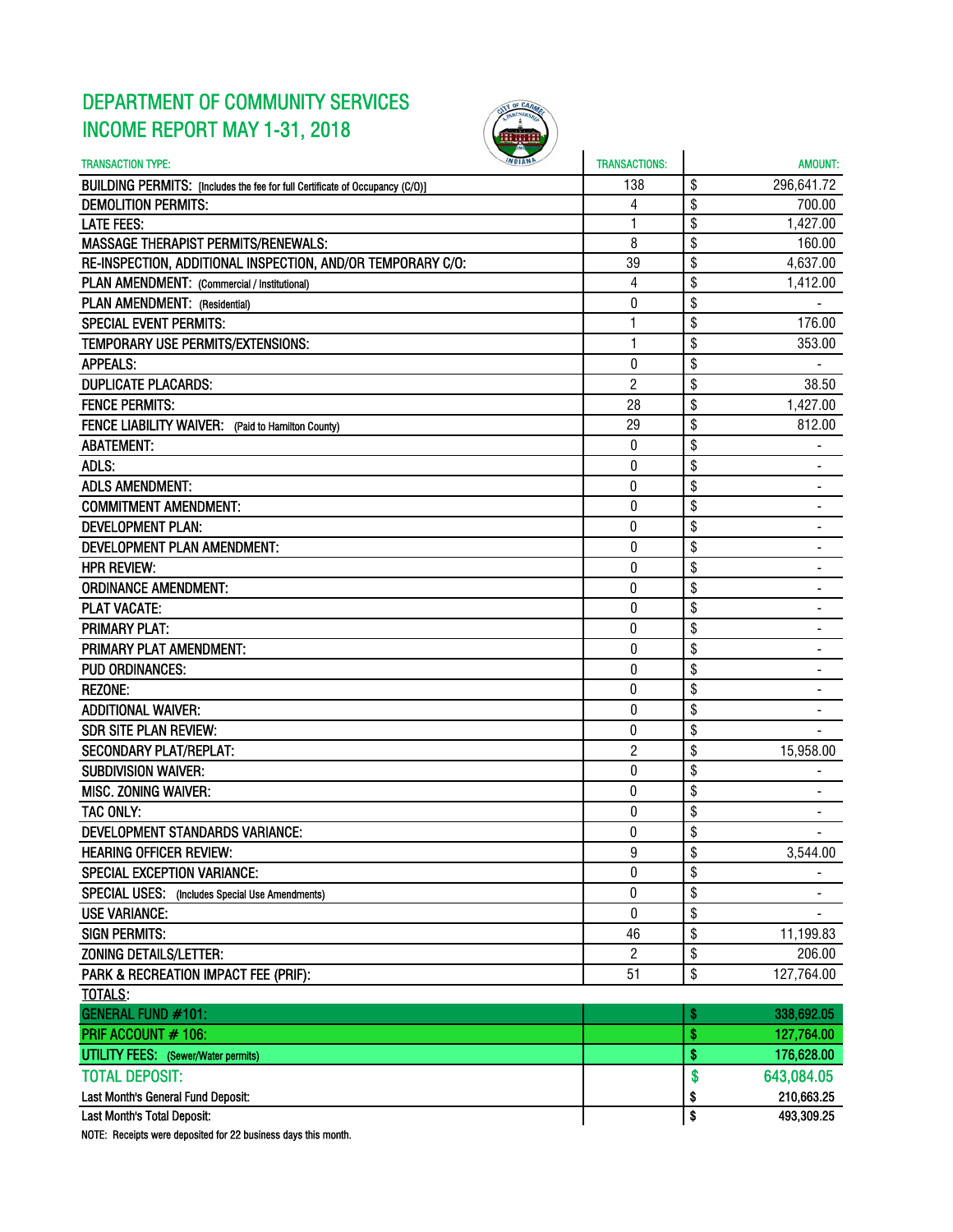--

| Issue<br>Date                                                                                                                 | Status | Permit<br><b>NO</b> |  | Subdiv Name                          | <b>Property Address</b>            | Permit Type Description                 | Estimated<br>Cost of<br>Constructio | Sq Ft        | <b>Contractor Name</b>                                | <b>Contractor Address</b>           | Cont.City           | Cont.<br><b>State</b> | Cont.<br>Zip | Cont.Phone     | Propety Owner (as listed<br>per applicant) | Owner Adrs                        | Owner City                        | Owner<br>State | Owner<br>Zip |
|-------------------------------------------------------------------------------------------------------------------------------|--------|---------------------|--|--------------------------------------|------------------------------------|-----------------------------------------|-------------------------------------|--------------|-------------------------------------------------------|-------------------------------------|---------------------|-----------------------|--------------|----------------|--------------------------------------------|-----------------------------------|-----------------------------------|----------------|--------------|
| 05/01/18                                                                                                                      |        | 8020037             |  | <b>BUCKHORN</b>                      | 3672 STONE DR                      | <b>ENCE PERMIT/INSPECTION</b>           | \$0                                 |              | DRAPER CONSTRUCTION                                   | 2113 PEBBLE BEACH DR                | CARMEL              |                       | 46032        |                | CLEMENT REN & CAROLYN LING                 | 3672 STONE DR                     | CARMEL                            |                | 46032        |
|                                                                                                                               |        | 18030160            |  |                                      | 2274 116TH ST E                    | COMMERCIAL REMODEL                      | \$30,000                            | 2.950        | FERRY AND ASSOCIATES ARCHITE(217 S SEVENTH ST         |                                     | SPRINGFIELD         |                       | 62701        | (217) 522-4100 | RAMCO MERCHANTS SQUARE LLC                 | 585 WEST LANE AVE                 | <b>IPPFR</b><br><b>ARI INGTON</b> | ЭH             | 43221        |
|                                                                                                                               |        | 18030222            |  |                                      | 350 MONON BLVD - PARKING GARAGE    | COMMERCIAL NEW STRUCTURE                | \$11,600,000                        |              | 116.876 DILLON CONSTRUCTION GROUP                     | 6828 HILLSDALE CT                   | <b>INDIANAPOLIS</b> |                       | 46250        | (317) 596-2767 | MIDTOWN CARMEL CAPITAL                     | 3755 E 82ND ST #700               | <b>INDIANAPOLIS</b>               |                | 46240        |
|                                                                                                                               |        | 18040035            |  |                                      | 110 MONON BI VD                    | COMMERCIAL NEW STRUCTURE                | \$17,155,000                        |              | 173.954 DILLON CONSTRUCTION GROUP                     | 6828 HILLSDALE CT                   | INDIANAPOLIS IN     |                       | 46250        | 317) 596-2767  | MBI MIDTOWN WEST LLC                       | 1555 N MERIDIAN ST STE 400        | CARMEL                            |                | 46032        |
|                                                                                                                               |        | 18040185            |  |                                      | <b><i>NORK DONE IN CLIENTS</i></b> | <b>MASSAGE THERAPIST PERMIT</b>         | \$0                                 | $\Omega$     | CAI, YANMIN                                           | 2336 FISHER AVE                     | PEEDWAY             |                       | 16224        | 219) 323-9121  | SELF OWNED BUSINESSS                       | <b>VORK DONE IN CLIENTS HOMES</b> | CARMEL                            |                | 46032        |
|                                                                                                                               |        | 1804021             |  | TALLYN'S RIDGE                       | 14374 TALLYN WAY                   | RESIDENTIAL SINGLE FAMILY DWELLING      | \$500,508                           | 8.032        | *FISCHER HOMES                                        | 6602 E. 75TH ST STE 400             | INDIANAPOLIS        |                       | 46250        | (317) 348-2500 | <b>FISCHER HOMES</b>                       | 3940 OLYMPIC BLVD                 | ERLANGER                          | KY             | 41018        |
|                                                                                                                               |        | 18040222            |  |                                      | 3628 N MERIDIAN ST                 | COMMERCIAL TENANT FINISH                | \$1,000                             | 1.400        | PULLEY, SARAH                                         | 13628 N MERIDIAN ST                 | CARMEL              |                       | 46032        | 317) 900-2222  | CENTRO HERITAGE SPE5 LLC                   | 31 DARTMOUTH ST                   | <b>BOSTON</b>                     | MA             | 02116        |
|                                                                                                                               |        | 18040287            |  | AKES AT TOWNE ROAD, THE              | <b>548 ALEXANDRA DR</b>            | RESIDENTIAL SINGLE FAMILY DWELLING      | \$264,480                           | 5,356        | *FISCHER HOMES                                        | 6602 E. 75TH ST STE 400             | <b>INDIANAPOLIS</b> |                       | 46250        | 317) 348-2500  | *FISCHER HOMES                             | 602 E. 75TH ST STE 400            | <b>INDIANAPOLIS</b>               |                | 46250        |
|                                                                                                                               |        | 18040294            |  | <b>TALLYN'S RIDGE</b>                | 4351 TRAHAN DRIVE                  | RESIDENTIAL SINGLE FAMILY DWELLING      | \$461.584                           | 9.254        | *FISCHER HOMES                                        | 6602 E. 75TH ST STE 400             | <b>INDIANAPOLIS</b> |                       | 46250        | (317) 348-2500 | <b>*FISCHER HOMES</b>                      | 6602 E. 75TH ST STE 400           | <b>INDIANAPOLIS</b>               |                | 46250        |
|                                                                                                                               |        | 8040295             |  | AKES AT TOWNE ROAD, THE              | <b>549 ALEXANDRA DR</b>            | RESIDENTIAL SINGLE FAMILY DWELLING      | \$281,553                           | 6,282        | <b>FISCHER HOMES</b>                                  | 6602 E. 75TH ST STE 400             | <b>INDIANAPOLIS</b> |                       | 6250         | 317) 348-2500  | <b>FISCHER HOMES</b>                       | 602 E. 75TH ST STE 400            | NDIANAPOLIS                       |                | 46250        |
|                                                                                                                               |        | 1804030             |  | CHERRY CREEK ESTATES                 | 6073 TANANA DR                     | RESIDENTIAL REMODE                      | \$38,000                            | 1.300        | WAXA RON                                              | 6073 TANANA DR                      | CARMEL              |                       | 46038        | (317) 724-8301 | JIANG, YONG & QUN GAO H&W                  | 6073 TANANA DF                    | CARMEL                            |                | 46033        |
|                                                                                                                               |        | 8050002             |  | WOODGATE                             | 493 QUEENSBOROUGH DR               | <b>ENCE PERMIT/INSPECTION</b>           | \$0                                 | $\mathbf{0}$ | <b>UNKNOWN</b>                                        |                                     |                     |                       |              |                | WALKER, DAVID & KIM                        | 493 QUEENSBOROUGH DR              | CARMEL                            |                | 46033        |
|                                                                                                                               |        | 8050004             |  | <b>CONCORD VILLAGE</b>               | 3 CONCORD CT                       | LECTRICAL PERMIT/INSPECTION             | sn.                                 | $\Omega$     | INDY VOLTAGE ELECTRIC                                 | <b>911 COREY LN</b>                 | PLAINFIELD          |                       | 46168        |                | DELP, LISA                                 | 3 CONCORD CT                      | CARMEL                            |                | 46032        |
| 05/02/18                                                                                                                      |        | 18040148            |  | HE SANCTUARY AT 116TH STREET         | 1987 EAGLEVIEW PI                  | RESIDENTIAL SINGLE FAMILY DWELLING      | \$305,000                           | 4.346        | *RYAN HOMES INC                                       | 8425 WOODFIELD CROSSING STE 310W    | <b>NDIANAPOLIS</b>  |                       | 46240        | 317) 371-6577  | SANCTUARY PROJECT I LLC                    | <b>3534 YANKEE ST</b>             | CENTERVILLE                       | OH             | 45458        |
|                                                                                                                               |        | 1804020             |  | <b>FOSTER ESTATES</b>                | 4232 JAMIE DR                      | RESIDENTIAL ACCESSORY STRUCTURE         | \$5,000                             | 224          | RUTLEDGE ENTERPRISES INC                              | 1454 S 150 W                        | GREENFIELD          |                       | 46140        |                | KUFBER, KEN                                | 14232 JAMIF DR                    | CARMEL                            |                | 46033        |
|                                                                                                                               |        | 18040212            |  | JACKSON'S GRANT ON WILLIAMS CR       | 2179 FRENZEL PKWY                  | RESIDENTIAL SINGLE FAMILY DWELLING      | \$564,800                           | 7.733        | *DREES PREMIER HOMES                                  | 900 E 96TH ST                       | <b>INDIANAPOLIS</b> |                       | 46240        | 317) 295-7176  | DAVID WEEKLEY HOMES                        | 310 N MERIDIAN ST #100            | <b>INDIANAPOLIS</b>               |                | 46260        |
|                                                                                                                               |        | 18040218            |  |                                      | 4400 WESTON POINTE DR #170 & #180  | COMMERCIAL REMODEL                      | \$96,744                            | 4.800        | VERSATILE CONSTRUCTION GROU 570 E TERRY RD #610       |                                     | <b>NHITELAND</b>    |                       | 46184        | (317) 535-3579 | CASSIDY TURLEY                             | AMERICAN SQUARE                   | INDIANAPOLIS                      |                | 46282        |
|                                                                                                                               |        | 18050017            |  | <b>CLAY SPRINGS</b>                  | 347 CLAY SPRINGS DR                | <b>ENCE PERMIT/INSPECTION</b>           | \$0                                 | $\Omega$     | BULLSEYE FENCE DESIGN INC.                            | PO BOX 941                          | <b>IOBLESVILLE</b>  |                       | 16061-0941   | 317) 774-0197  | JOSEPH & JENNIFER GODAR                    | 347 CLAY SPRING DR                | CARMEL                            |                | 46032        |
|                                                                                                                               |        | 18050020            |  | <b>FOSTER GROVE</b>                  | <b>4618 BRIARWOOD TRCE</b>         | <b>ENCE PERMIT/INSPECTION</b>           | \$0                                 |              | AMERIFENCE                                            | 4340 HULL STREE                     | INDIANAPOLIS        |                       | 16226        |                | BENNETT, CHRIS                             | 4618 BRIARWOOD TRACK              | CARMEL                            |                | 46033        |
|                                                                                                                               |        | 18050022            |  | <b>WILSON'S VILLAGE</b>              | 705 COLLEGE WAY                    | FENCE PERMIT/INSPECTION                 | S <sub>0</sub>                      | $\Omega$     | AMERIFENCE                                            | 4340 HULL STREET                    | <b>INDIANAPOLIS</b> |                       | 46226        |                | PRAECIA WEBB                               | 705 COLLEGE WAY                   | CARMEL                            |                | 46032        |
| 05/03/18                                                                                                                      |        | 18040041            |  | PRAIRIE AT THE LEGACY. THE           | 7251 ZANESVILLE RD                 | <b>RESIDENTIAL TOWNHOME</b>             | \$200,000                           | 2.596        | *CALATLANTIC HOMES                                    | 9025 NORTH RIVER RD, SUITE 100      | INDIANAPOLIS IN     |                       | 46240        | (317) 846-2783 | CALATLANTIC HOMES                          | <b>9025 N RIVER RD</b>            | INDIANAPOLIS                      |                | 46240        |
|                                                                                                                               |        | 8040234             |  |                                      | 440 EVERGREEN TRAIL                | RESIDENTIAL SINGLE FAMILY DWELLING      | \$420,000                           | 5.525        | *PULTE HOMES OF INDIANA                               | 11590 N MERIDIAN ST #530            | ARMEI               |                       | 16032        | 317) 575-2350  | PULTE HOMES                                | 1590 MERIDIAN ST N #530           | <b>ARMEL</b>                      |                | 16032        |
|                                                                                                                               |        | 18040296            |  | JACKSON'S GRANT ON WILLIAMS CR       | <b>2174 AMS RUN</b>                | RESIDENTIAL SINGLE FAMILY DWELLING      | \$632,400                           | 6.278        | *DAVID WEEKLEY HOMES                                  | 9310 NORTH MERIDIAN STREET, STE 100 | INDIANAPOLIS IN     |                       | 02601        | 317) 669-8604  | DAVID WEEKLEY HOMES                        | 3310 N MERIDIAN ST #10            | INDIANAPOLIS                      |                | 46260        |
|                                                                                                                               |        | 18040298            |  | <b>ACKSON'S GRANT ON WILLIAMS CR</b> | 2191 SILVARA CT                    | RESIDENTIAL SINGLE FAMILY DWELLING      | \$635,800                           | 6.269        | *DAVID WEEKLEY HOMES                                  | 9310 NORTH MERIDIAN STREET, STE 100 | INDIANAPOLIS IN     |                       | 46260        | 317) 669-8604  | DAVID WEEKLEY HOMES                        | 310 N MERIDIAN ST #100            | <b>INDIANAPOLIS</b>               |                | 46260        |
|                                                                                                                               |        | 8050028             |  | <b>BROOKSHIRE</b>                    | 2176 CRESTWOOD DR                  | FENCE PERMIT/INSPECTION                 | \$0                                 |              | DRAPER CONSTRUCTION                                   | 2113 PEBBLE BEACH DR                | ARMEL               |                       | 46032        |                | <b>GENE &amp; JOLIN WITCHGER</b>           | 2176 CRESTWOOD DR                 | CARMEL                            |                | 46033        |
|                                                                                                                               |        | 18050033            |  | JACKSON'S GRANT ON WILLIAMS CR       | 539 DYLAN DR                       | <b>ENCE PERMIT/INSPECTION</b>           | \$0                                 | $\Omega$     | BULLSEYE FENCE DESIGN INC.                            | PO BOX 941                          | NOBLESVILLE         |                       | 46061-0941   | (317) 774-0197 | <b>MARK &amp; YUCHONG HOLL</b>             | 539 DYLAN DR                      | CARMEL                            |                | 46032        |
|                                                                                                                               |        | 805003              |  | HAPMAN'S CLAIM AT PRAIRIE VIE        | 959 HEATON PASS                    | <b>ENCE PERMIT/INSPECTION</b>           | \$0                                 |              | BULLSEYE FENCE DESIGN INC                             | PO BOX 941                          | NOBLESVILLE         |                       | 6061-094     | 17) 774-0197   | OCASLIO, KYLE                              | <b>959 HEATON PASS</b>            | CARME                             |                | 46033        |
| 05/04/18                                                                                                                      |        | 18030213            |  |                                      | <b><i>NORK DONE IN CLIENTS</i></b> | <b>MASSAGE THERAPIST PERMIT</b>         | \$0                                 |              | WILLIAMSON, MWANDISHI                                 | 2530 SPRINGFIELD DR                 | INDIANAPOLIS        |                       | 16228        |                | SELF OWNED BUSINESS                        | VORK DONE IN CLIENTS HOMES        | CARMEI                            |                |              |
|                                                                                                                               |        | 18040143            |  |                                      | 601 FIRST AVE SE                   | COMMERCIAL REMODEL                      | \$25,000                            | 500          | <b>CUSTOM LIVING INC</b>                              | 5335 WINTHROP AVE                   | <b>INDIANAPOLIS</b> |                       | 16220        | (317) 289-5990 | HOLLOWAY, BENJAMIN                         | 13711 SMOKEY RIDGE OVERLOOK       | CARMEI                            |                | 46033        |
|                                                                                                                               |        | 8040189             |  | THE PRESERVE AT BEAR CREEK           | 444 EVERGREEN TRAIL                | RESIDENTIAL SINGLE FAMILY DWELLING      | \$413,000                           | 5.821        | *PULTE HOMES OF INDIANA                               | 1590 N MERIDIAN ST #530             | CARMEL              |                       | 46032        | 317) 575-2350  | PULTE HOMES                                | 1590 MERIDIAN ST N #530           | <b>ARMEL</b>                      |                | 46032        |
|                                                                                                                               |        | 8040204             |  | CONCORD VILLAGE                      | 3 CONCORD CT                       | RESIDENTIAL REMODEL                     | \$27,000                            | 2.700        | <b>"GLOBAL BUILDERS</b>                               | <b>160 WEST CARMEL DR</b>           | CARMEL              |                       | 6032         | 317) 708-7427  | DELP, LISA                                 | 3 CONCORD CT                      | CARMEL                            |                | 46032        |
|                                                                                                                               |        | 1804024             |  |                                      | 4300 CLAY TERRACE BLVD #100        | COMMERCIAL TENANT FINISH                | \$250,000                           | 3.660        | AM. MICHAFI                                           | 8157 LAUREL LAKE CT                 | <b>MIDDLETOWN</b>   | <b>IOF</b>            | 45044        | (419) 893-9021 | KITE GREYHOUND III LLC                     | <b>80 MERIDIAN ST S #1100</b>     | INDIANAPOLIS                      |                | 46204 356    |
|                                                                                                                               |        | 18050001            |  | STAFFORD PLACE                       | 4164 W PREVAIL DR                  | <b>ENCE PERMIT/INSPECTION</b>           | \$0                                 | $\Omega$     | BULLSEYE FENCE DESIGN INC.                            | PO BOX 941                          | <b>NOBLESVILLE</b>  |                       | 46061-0941   | (317) 774-0197 | PETER & LYREE MARCUS                       | 4164 PREVAIL DR W                 | CARMEL                            |                | 46033        |
| 05/05/18                                                                                                                      |        | 14050032            |  |                                      | <b><i>NORK DONE IN CLIENTS</i></b> | <b>MASSAGE THERAPIST PERMIT</b>         | \$0                                 | $\Omega$     | MORRIS ALYSE                                          | 6214 ZIONSVILLE RD                  | <b>INDIANAPOLIS</b> |                       | 16268        | (317) 293-3850 | SELF OWNED BUSINESS                        | VORK DONE IN CLIENTS HOMES        | CARMEL                            |                |              |
| 05/07/18                                                                                                                      |        | 8030063             |  | <b>OVERBROOK FARMS</b>               | 891 PELHAM RD                      | RESIDENTIAL DECK ADDITION               | \$22,800                            | 200          | ADVANCEDECK AND SUNROOM C01165 MOUNT PLEASANT EAST ST |                                     | REENWOOD            |                       | 6142         | (65) 610-0585  | CARVER, ADAM                               | 891 PELHAM RD                     | CARMEI                            |                | 46074        |
|                                                                                                                               |        | 1804011             |  | SADDI E CREEK                        | 2209 MUSTANG CHSE DR               | RESIDENTIAL SWIMMING POOL               | \$63,000                            | 746          | POOLS OF FUN                                          | 3891 CLARK CREEK ROAD               | PLAINFIELD          |                       | 46168        | 317) 839-3311  | <b>GREGORY, MICHAEL &amp; JENNIFER</b>     | 2209 MUSTANG CHASE                | CARMEL                            |                | 46074        |
|                                                                                                                               |        | 18040118            |  | <b><i>NOODLAND GOLF CLUB</i></b>     | 1 WOODLAND DR                      | RESIDENTIAL SINGLE FAMILY DWELLING      | \$514,000                           | 4.325        | NORTH RIDGE CONSTRUCTION                              | <b>PO BOX 823</b>                   | WESTFIELD           |                       | 46074        | 317) 417-9884  | <b>ADY SHIRLEY</b>                         | 50 W HERON STREET                 | CHICAGO                           |                | 60642        |
|                                                                                                                               |        | 18040147            |  | <b>SPRINGWOOD</b>                    | 26 SPRINGWOOD DR                   | <b>RESIDENTIAL ADDITION AND REMODEL</b> | \$240,000                           | 5.720        | *CRANNELL LYNN                                        | 426 SPRINGWOOD DR                   | CARMEL              |                       | 36032        | 317) 490-5229  | CRANNELL, JOESPH & LYNN                    | 126 SPRINGWOOD DR                 | CARMEL                            |                | 46032        |
|                                                                                                                               |        | 18040182            |  | WOODSIDE AT WEST CLAY                | 3626 WOODSIDE HOLLOW DRIVE         | <b>FEMPORARY USE MODEL HOME</b>         | \$0                                 | $\Omega$     | *DAVID WEEKLEY HOMES                                  | 9310 NORTH MERIDIAN STREET, STE 100 | <b>INDIANAPOLIS</b> |                       | 16260        | 317) 669-8604  | DAVID WEEKLEY HOMES                        | 310 NORTH MERIDIAN STREET, STE    | <b>INDIANAPOLIS</b>               |                | 46260        |
|                                                                                                                               |        | 1804023             |  | ACKSON'S GRANT ON WILLIAMS CR        | 12208 HOBBY HORSE DR               | RESIDENTIAL SINGLE FAMILY DWELLING      | \$1,067,077                         | 6.800        | *WEDGEWOOD BUILDING COMPAN 32 1ST ST NE               |                                     | CARMEL              |                       | 16032        | 317) 669-6315  | *WEDGEWOOD BUILDING COMPANY                | 32 1ST ST NE                      | CARMEL                            |                | 46032        |
|                                                                                                                               |        | 18050045            |  |                                      | 0906 PLEASANT VIEW DR              | FENCE PERMIT/INSPECTION                 | \$0                                 | $\Omega$     | 2 BROTHERS FENCING LLC                                | 1152A BEXLEY DR                     | GREENWOOD IN        |                       | 46143        |                | SHERRY LERNER                              | 0906 PLEASANT VIEW DR             | CARMEL                            |                | 46033        |
|                                                                                                                               |        | 8050048             |  |                                      | IAMLET DR & SPRINGMILL RD          | ELECTRICAL PERMIT/INSPECTION            | \$0                                 | $\Omega$     | <b>UMINAIRE SERVICE</b>                               | 10652 DEANDRA DR                    | <b>ZIONSVILLE</b>   |                       | 46077        | 317) 574-1164  | REPUBLIC DEVELOPMENT                       | 13578 E MAIN ST                   | <b>FISHERS</b>                    |                | 46038        |
|                                                                                                                               |        | 18050050            |  | <b>CLAYBOURNE</b>                    | 645 DOI AN WAY                     | FENCE PERMIT/INSPECTION                 | \$0                                 | $\sim$       | AMERIFENCE                                            | 4340 HULL STREET                    | INDIANAPOLIS        |                       | 46226        |                | STEPHEN & HOLLY HILI                       | 645 DOLAN WAY                     | <b>ARMEL</b>                      |                | 46074        |
| 05/08/18                                                                                                                      |        | 18040232            |  |                                      | 000 106 ST W #120                  | COMMERCIAL REMODEI                      | \$73,000                            | 3,197        | <b>ALT CONSTRUCTION LLC</b>                           | 4365 W 96TH ST                      | <b>INDIANAPOLIS</b> |                       | 6268         | 317) 253-1251  | <b>IC PARTNERS, LLC</b>                    | 5750 91ST ST E                    | INDIANAPOLIS                      |                | 46250        |
|                                                                                                                               |        | 18040237            |  | CLAY CORNER                          | 3078 COREY AVE                     | RESIDENTIAL SINGLE FAMILY DWELLING      | \$419,000                           | 5.325        | *PULTE HOMES OF INDIANA                               | 11590 N MERIDIAN ST #530            | CARMEL              |                       | 36032        | (317) 575-2350 | PULTE HOMES OF INDIANA                     | 1590 N MERIDIAN ST #530           | CARMEI                            |                | 46032        |
|                                                                                                                               |        | 8050039             |  | RIDGE AT THE LEGACY. THE             | 4536 ARNETT DR                     | <b>ENCE PERMIT/INSPECTION</b>           | \$0                                 |              | BULLSEYE FENCE DESIGN INC.                            | PO BOX 941                          | NOBLESVILLE         |                       | 46061-0941   | 317) 774-0197  | <b>THOMAS &amp; ANDREA SHORT</b>           | 4536 ARNETT DRIV                  | CARMEL                            |                | 46033        |
| 05/09/18                                                                                                                      |        | 8040097             |  | PRAIRIE AT THE LEGACY. THE           | 253 ZANESVILLE RD                  | RESIDENTIAL TOWNHOME                    | \$200,000                           | 2.129        | *CALATLANTIC HOMES                                    | 025 NORTH RIVER RD, SUITE 100       | <b>INDIANAPOLIS</b> |                       | 6240         | 317) 846-2783  | CALATLANTIC HOMES                          | 025 N RIVER RD                    | INDIANAPOLIS                      |                | 46240        |
|                                                                                                                               |        | 18040300            |  | WESTMONT                             | 620 GOTLAND DR                     | RESIDENTIAL REMODEL                     | \$30,000<br>$\mathfrak{e}_0$        | 1.700        | *PERFECT FIT REMODELING LLC                           | 4943 REDCLIFF DR                    | NOBLESVILLE         |                       | 6062         | 317) 828-9530  | KISSELEV, VLADISLAV                        | 1620 GOTLAND DR                   | CARMEI                            |                | 46032        |
|                                                                                                                               |        | 18050073            |  | WOODI ANDS. THE                      | 10724 F LAKESHORE DR               | FENCE PERMIT/INSPECTION                 |                                     |              | BULLSEYE FENCE DESIGN INC.                            | PO BOX 941                          | <b>NOBLESVILLE</b>  |                       | 16061-0941   | 317) 774-0197  | MATHEW & ROSCHELL MCCORMACK                | 10724   AKESHORE DR               | CARMEI                            |                | 46033        |
| 188<br><b>Total Estimated Cost of Construction:</b><br>\$94,625,370.00<br>Total Sq.Ft.:<br><b>Total Permits:</b><br>1.020.745 |        |                     |  |                                      |                                    |                                         |                                     |              |                                                       |                                     |                     |                       |              |                |                                            |                                   |                                   |                |              |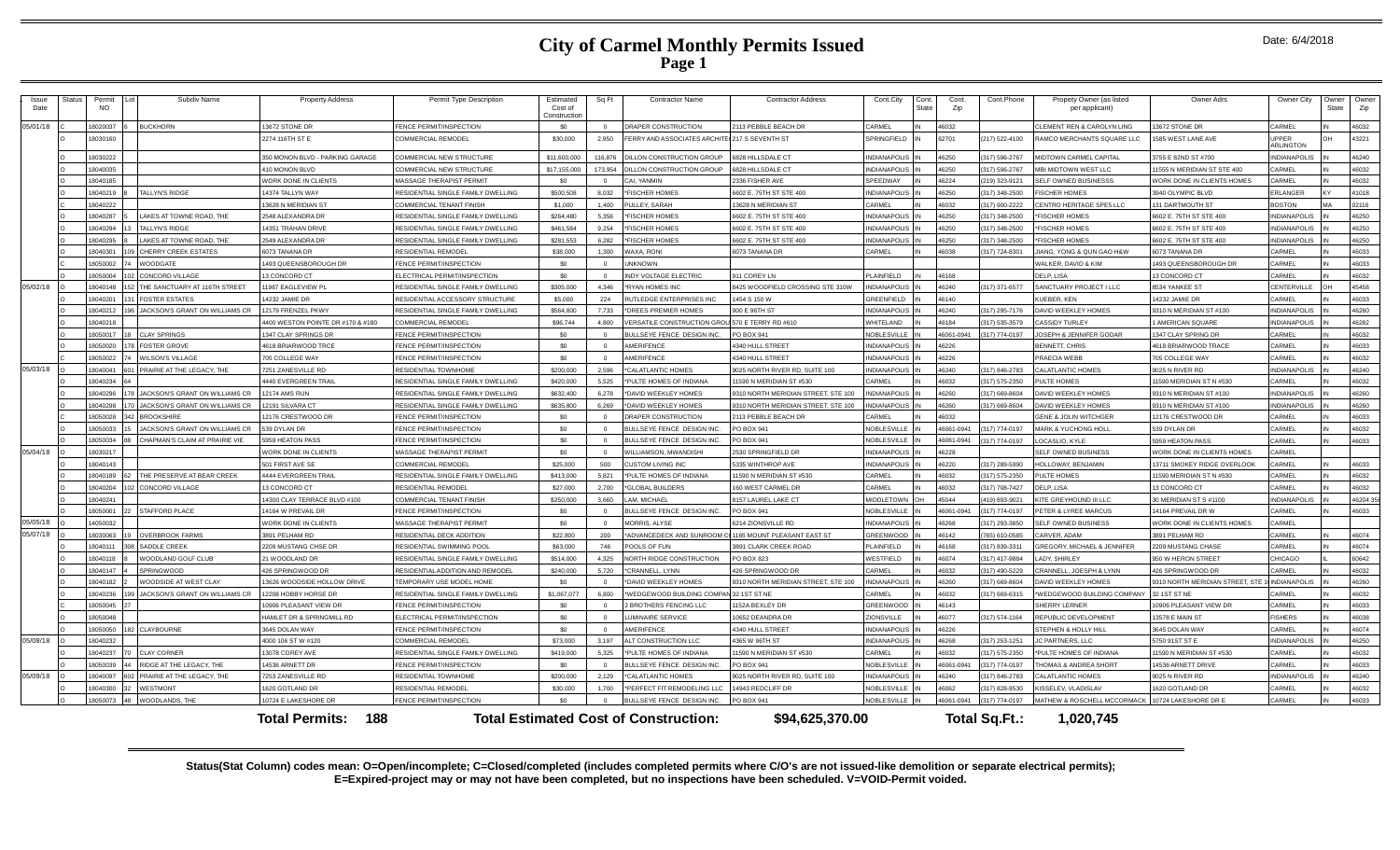|  | Date: 6/4/2018 |
|--|----------------|
|--|----------------|

| Issue<br>Date | Status | Permit<br><b>NO</b> | Subdiv Name                    | <b>Property Address</b>            | Permit Type Description            | Estimated<br>Cost of<br>Constructio | Sq Ft            | <b>Contractor Name</b>                       | <b>Contractor Address</b>        | Cont.City           | Cont.<br>State | Cont.<br>Zip | Cont.Phone     | Propety Owner (as listed<br>per applicant)     | Owner Adrs                       | Owner City           | Owner<br><b>State</b> | Owner<br>Zip |
|---------------|--------|---------------------|--------------------------------|------------------------------------|------------------------------------|-------------------------------------|------------------|----------------------------------------------|----------------------------------|---------------------|----------------|--------------|----------------|------------------------------------------------|----------------------------------|----------------------|-----------------------|--------------|
| 05/10/18      |        | 8040015             | WESTPARK AT SPRINGMILL         | 12815 S FLEETWOOD DR               | RESIDENTIAL ADDITION-ROOM(S)       | \$11,450                            | $\sim$           | INDIANA FOUNDATION SERVICE                   | 624 N FRONT STREET               | WHITELAND           |                | 46184        |                | <b>BALLOU, KAREN</b>                           | 2815 FLEETWOOD DR                | CARMEL               |                       | 46032        |
|               |        | 8040113             | CHAPMAN'S CLAIM AT PRAIRIE VIE | 13022 MCDUFFEE RUN                 | RESIDENTIAL SWIMMING POOL          | \$65,000                            | 948              | POOLS OF FUN                                 | 891 CLARK CREEK ROAD             | PLAINFIELD          |                | 46168        | 317) 839-3311  | WANNIGER, KURT                                 | 3022 MCDUFFE RUN                 | CARMEL               |                       | 46033        |
|               |        | 804018              | LAKESIDE PARK                  | 3689 SHORECOVE CT                  | RESIDENTIAL REMODEL                | \$8,000                             | 225              | <b>MCFATRIDGE, KYLE</b>                      | 3689 SHORECOVE CT                | CARMEL              |                | 46074        |                | <b>MCFATRIDGE, KYLE</b>                        | 3689 SHORECOVE CT                | CARMEL               |                       | 46074        |
|               |        | 8040235             |                                | 571 MONON BLVD - MEMBERCLICKS      | COMMERCIAL TENANT FINISH           | \$330,000                           | 5.870            | COMPASS CONSTRUCTION                         | 280 E 96TH ST #350               | <b>INDIANAPOLIS</b> |                | 46240        | 317) 644-4024  | MBROSE PROPERTY GROUP                          | 5 MONUMENT CIRCLE #4500          | <b>INDIANAPOLIS</b>  |                       | 46204        |
|               |        | 8040281             | <b>ASHMOOR</b>                 | 13054 ROSENDALE DR                 | RESIDENTIAL SINGLE FAMILY DWELLING | \$200,000                           | 7.270            | <b>"CALATLANTIC HOMES</b>                    | 025 NORTH RIVER RD, SUITE 100    | <b>INDIANAPOLIS</b> |                | 46240        | 317) 846-2783  | CALATLANTIC HOMES                              | 025 NORTH RIVER RD, SUITE 100    | NDIANAPOLIS          |                       | 46240        |
|               |        | 8040282             | <b>ASHMOOR</b>                 | 3448 YANCEY PL                     | RESIDENTIAL SINGLE FAMILY DWELLING | \$200,000                           | 7.472            | *CALATLANTIC HOMES                           | 025 NORTH RIVER RD. SUITE 100    | <b>INDIANAPOLIS</b> |                | 46240        | 317) 846-2783  | CALATLANTIC HOMES                              | 025 NORTH RIVER RD, SUITE 100    | <b>VDIANAPOLIS</b>   |                       | 46240        |
|               |        | 8040283             | ASHMOOR                        | <b>3460 YANCEY PI</b>              | RESIDENTIAL SINGLE FAMILY DWELLING | \$200,000                           | 7.200            | CALATLANTIC HOMES                            | 025 NORTH RIVER RD, SUITE 100    | <b>INDIANAPOLIS</b> |                | 46240        | 317) 846-2783  | <b>CALATLANTIC HOMES</b>                       | 025 NORTH RIVER RD, SUITE 100    | <b>DIANAPOLIS</b>    |                       | 46240        |
|               |        | 805005              |                                | 3106 CARMEL DR                     | SOLAR PERMIT/INSPECTION            | \$0                                 | $\Omega$         | <b>RECTIFY SOLAR</b>                         | 133 W MARKET ST #268             | <b>INDIANAPOLIS</b> |                | 46204        | 855) 573-2843  | ST PETERS UNITED CHURCH                        | 106 F CARMEL DE                  | ARMEL                |                       | 46033        |
|               |        | 8050091             | PLUM CREEK FARMS               | 5956 SANDALWOOD DR                 | FENCE PERMIT/INSPECTION            | \$0                                 | $\Omega$         | <b>MERIFENCE</b>                             | 4340 HULL STREET                 | <b>INDIANAPOLIS</b> |                | 46226        |                | <b>INDERSON, RUTH</b>                          | 956 SANDALWOOD DR                | CARMEL               |                       | 46033        |
| 05/11/18      |        | 7060109             | ROLLING MEADOWS                | 303 JOHN ST                        | RESIDENTIAL DECK ADDITION          | \$7,500                             | 940              | ONG, STEPHEN                                 | 303 JOHN ST                      | CARMEL              |                | 46032        | (317) 809-0844 | ONG, STEPHEN                                   | SO3 JOHN ST                      | CARMEL               |                       | 46032        |
|               |        | 8040085             | <b>SPRINGMILL PONDS</b>        | 14010 OLD MILL CIR                 | RESIDENTIAL REMODEI                | \$99,573                            | 655              | CASE DESIGN/REMODELING                       | 9 E CARMEL DR., STE 100          | CARMEL              |                | 46032        | 317) 846-2600  | <b>RITTER, BRANDON &amp; DANIELLE</b>          | 4010 OLD MILL CIRCLE             | <b>ARMEL</b>         |                       | 46032        |
|               |        | 805002              |                                | 4780 E 126 ST                      | TEMPORARY USE SPECIAL EVENT        | \$0                                 | $\sqrt{2}$       | <b>ST MARKS UNITED METHODIST</b>             | 4780 E 126TH ST.                 | CARMEL              |                | 46033        | (317) 846-4912 | ST MARKS UNITED METHODIST                      | 4780 E 126TH ST                  | CARMEL               |                       | 46033        |
|               |        | 8050031             | <b>IEDEN FOREST</b>            | 1929 FOREST DR                     | RESIDENTIAL REMODEI                | \$60,000                            | 224              | <b>NIS CONSTRUCTION SERVICES</b>             | 924 N LOG CABIN DR               | ANDERSON            |                | 46011        | 765) 635-8434  | <b>SURDICK, BETHANY</b>                        | 1929 FOREST DR                   | CARMEL               |                       | 46033        |
|               |        | 8050113             | <b>SPRINGMILL RIDGE</b>        | 2851 SHEFFIELD BLVD                | FENCE PERMIT/INSPECTION            | \$0                                 |                  | <b>MERIFENCE</b>                             | 340 HULL STREET                  | <b>INDIANAPOLIS</b> |                | 46226        |                | <b>DONNA CLUTTER</b>                           | 2851 SHEFFIELD BLVD              | CARMEL               |                       | 46032        |
| 05/12/18      |        | 4050089             |                                | <b><i>NORK DONE IN CLIENTS</i></b> | <b>MASSAGE THERAPIST PERMIT</b>    | \$0                                 | $\Omega$         | MORRIS, GEORGIANA                            | 5028 LE THANS DR                 | <b>INDIANAPOLIS</b> |                | 46205        | 317) 599-2262  | SELF OWNED BUSINESSS                           | <b>ORK DONE IN CLIENTS HOMES</b> | <b>ARMEL</b>         |                       | 46032        |
| 05/14/18      |        | 8020127             |                                | 1503 SPRING MILL RD #65            | COMMERCIAL TENANT FINISH           | \$150,000                           | 2.405            | BHL SERVICES. INC                            | 3839 CHANDLER DF                 | <b>ST ANTHONY</b>   |                | 55421        | 612) 315-5141  | <b>PROFILE BY SANFORD HEALTH</b>               | 305 W 18TH ST                    | <b>SIOUX FALLS</b>   |                       | 57105        |
|               |        | 8040048             |                                | 800 RANGELINE RD S                 | WALL SIGN PERMANENT                | \$0                                 | 25               | <b>HOOSIER SIGN GUY</b>                      | 1 W JACKSON ST                   | <b>CICERO</b>       |                | 46034        | 765) 437-4660  | CCC BALDWIN CHAMBERS LLC                       | 70 3RD AVE SW                    | <b>CARMEL</b>        |                       | 46032        |
|               |        | 8040211             | JACKSON'S GRANT ON WILLIAMS CR | 2190 FRENZEL PKWY                  | RESIDENTIAL SINGLE FAMILY DWELLING | \$513,600                           | 6.554            | DREES PREMIER HOMES                          | 900 E 96TH ST                    | <b>INDIANAPOLIS</b> |                | 46240        | 317) 295-7176  | DREES PREMIER HOMES                            | 00 E 96TH ST                     | NDIANAPOLIS          |                       | 46240        |
|               |        | 8040272             | <b>LONG BRANCH ESTATES</b>     | <b>2044 AUBURN CREEK XING</b>      | RESIDENTIAL DECK ADDITION          | \$85,515                            | 488              | *CUTTING EDGE HARDSCAPES                     | 532 ROSEAPPLE DR                 | <b>INDIANAPOLIS</b> |                | 46256        | 317) 577-1019  | <b>ONAN. CHAD MICHAFI &amp; ANNA</b>           | 2044 AUBURN CREEK XING           | <b>IONSVILLE</b>     |                       | 46077        |
|               |        | 8050018             | THE PRESERVE AT BEAR CREEK     | <b>4429 EVERGREEN TRAIL</b>        | RESIDENTIAL SINGLE FAMILY DWELLING | \$470,000                           | 5.510            | PULTE HOMES OF INDIANA                       | 1590 N MERIDIAN ST #530          | CARMEL              |                | 46032        | 317) 575-2350  | ULTE HOMES                                     | 1590 MERIDIAN ST N #530          | <b>ARMEL</b>         |                       | 46032        |
|               |        | 805003              | <b>BAYHILL AT WATERSTONE</b>   | 12542 SPRING VIOLET PL             | RESIDENTIAL SWIMMING POOL          | \$62,000                            | 1.724            | POOLS OF FUN                                 | 3891 CLARK CREEK ROAD            | <b>PLAINFIELD</b>   |                | 46168        | (317) 839-3311 | INDERMAN, CALEB & LENA                         | 2542 SPRING VIOLET PLACE         | CARMEL               |                       | 46033        |
|               |        | 8050051             | <b>NEWARK</b>                  | 811 OSWEGO RD                      | DEMOLITION                         | \$0                                 | $\Omega$         | <b>RENASCENT INC</b>                         | 935 W TROY AVE                   | <b>INDIANAPOLIS</b> |                | 46225        | (317) 783-1500 | DREES PREMIER HOMES                            | 900 E 96TH ST                    | <b>INDIANAPOLIS</b>  |                       | 46240        |
|               |        | 8050053             | <b>WESTMONT</b>                | 1661 GOTLAND DR                    | RESIDENTIAL REMODEL                | \$15,000                            | 1.500            | ALL AROUND REMODEL LLC                       | 1661 GOTLAND DR                  | CARMEL              |                | 46032        | (317) 903-0020 | SYED, FEROZ                                    | 1661 GOTLAND DR                  | CARMEL               |                       | 46032        |
|               |        | 8050059             |                                | 3030 W 116 ST                      | NSTITUTIONAL NEW STRUCTURE         | \$5,558,500                         | 8.000            | <b>GIBRALTAR CONSTRUCTION</b>                | 2932 N. WEBSTER AVE              | <b>INDIANAPOLIS</b> |                | 46219        | 317) 375-1588  | CARMEL CLAY PARKS & RECREATION 1411 E 116TH ST |                                  | ARMEL                |                       | 46032        |
|               |        | 8050063             | AURELWOOD                      | 1027 LAURELWOOD DR                 | RESIDENTIAL ADDITION AND REMODEI   | \$4,000,000                         | 1,298            | USTOM WOODWORKS, INC                         | 7440 WESTFIELD PARK DR           | WESTFIELD           |                | 46074        | 317) 867-2929  | <b>RVING, PETE</b>                             | 027 LAURELWOOD                   | CARMEL               |                       | 46032        |
|               |        | 8050068             |                                | 750 E CARMEL DR                    | ELECTRICAL PERMIT/INSPECTION       | \$0                                 | $\Omega$         | <b>GAYLOR ELECTRIC</b>                       | 11711 N COLLEGE AVE              | CARMEL              |                | 46032        | (317) 843-0577 | MCDONALD'S CORPORATION                         | PO BOX 182571                    | COLUMBUS             | <b>OH</b>             | 43218        |
|               |        | 8050108             | <b>HARROWGATE</b>              | 615 WILLOWICK RD                   | ELECTRICAL PERMIT/INSPECTION       | \$0                                 | $\Omega$         | <b>INDER ELECTRIC</b>                        | 9087 TECHNOLOGY DRIVE            | <b>FISHERS</b>      |                | 46038        | 317) 842-0809  | <b>IARIAL, INDER &amp; NANCY</b>               | 15 WILLOWICK RD                  | <b>ARMEL</b>         |                       | 46032        |
|               |        | 8050111             |                                | 5590 BRAUER LANE                   | FENCE PERMIT/INSPECTION            | SO <sub>2</sub>                     | $\Omega$         | DRAPER CONSTRUCTION                          | 113 PERRI E REACH DR             | CARMEL              |                | 36032        |                | <b>DOMINIC &amp; RACHAEL ORLANDO</b>           | 590 BRAUER LANE                  | <b>ARMEL</b>         |                       | 46033        |
|               |        | 8050123             | SADDLE CREEK                   | 14318 AUTUMN WOODS DR              | FENCE PERMIT/INSPECTION            | \$0                                 |                  | DRAPER CONSTRUCTION                          | 113 PEBBLE BEACH DR              | CARMEL              |                | 46032        |                | MURPHY, DAVID B & NINA C                       | 4318 AUTUMN WOODS DF             | CARMEI               |                       | 46074        |
| 05/15/18      |        | 8040149             | THE SANCTUARY AT 116TH STREET  | 1948 EAGLEVIEW DR                  | RESIDENTIAL SINGLE FAMILY DWELLING | \$325,000                           | 4.672            | 'RYAN HOMES INC                              | 8425 WOODFIELD CROSSING STE 310W | <b>INDIANAPOLIS</b> |                | 46240        | 317) 371-6577  | *RYAN HOMES INC                                | 3425 WOODFIELD CROSSING STE 31   | NDIANAPOLIS          |                       | 46240        |
|               |        | 8040187             | <b>VILLAGE OF WESTCLAY</b>     | 1829 BEAUFAIN ST                   | RESIDENTIAL SINGLE FAMILY DWELLING | \$900,000                           | 5.931            | <b>GRADISON BUILDING CORP</b>                | 6330 E 75TH ST, # 156            | <b>INDIANAPOLIS</b> |                | 46250        | 317) 594-7575  | TEJADA. JUAN & VICKEY                          | 2694 TRAM LANE                   | <b>ARMEL</b>         |                       | 46032        |
|               |        | 8040242             |                                | 101 103 ST W - GENERATOR           | COMMERCIAL ACCESSORY STRUCTURE     | \$580,000                           | $100 -$          | <b>GRAND CONTRACTING, LLC</b>                | RO2 E RATH ST                    | <b>INDIANAPOLIS</b> |                | 46240        | 317) 552-2301  | CARMEL INDY PROPERTIES, LLC                    | 50 ROXBURY DR N                  | <b>REVERLY HILLS</b> |                       | 90210        |
|               |        | 8040274             | BONBAR AT MONON LAKE           | 10131 SOLACE LN                    | RESIDENTIAL REMODEI                | \$20,000                            | 1.700            | <b>SCHERPENBERG, ADAM</b>                    | 10131 SOLACE LANE                | <b>INDIANAPOLIS</b> |                | 46280        | 504) 941-0068  | SCHERPENBERG, ADAM                             | 0131 SOLACE LANE                 | NDIANAPOLIS          |                       | 46280        |
|               |        | 8040297             | MOFFITT FARM AT PRAIRIE VIEW   | 5920 SILAS MOFFITT WAY             | RESIDENTIAI REMODE                 | \$9,400                             | 150              | <b>WALL TO WALL CONSTRUCTION</b>             | 7012 N EVANSTONE AVE             | INDIANAPOLIS        |                | 46220        | (317) 457-2094 | <b>ROYTSOV NATALIE</b>                         | 920 SILAS MOFFITT WAY            | CARMEL               |                       | 46033        |
|               |        | 8050040             | <b>CLAY CORNER</b>             | 13090 COREY AVE                    | RESIDENTIAL SINGLE FAMILY DWELLING | \$472,000                           | 5.373            | PULTE HOMES OF INDIANA                       | 1590 N MERIDIAN ST #530          | CARMEL              |                | 46032        | 317) 575-2350  | PULTE HOMES OF INDIANA                         | 1590 N MERIDIAN ST #530          | CARMEL               |                       | 46032        |
|               |        | 8050055             | <b>STANFORD PARK</b>           | 3361 BURLINGAME BLVD               | RESIDENTIAI REMODEI                | \$17,000                            | 1,100            | DDINGFIFLD. THOMAS R                         | <b>8000 SYCAMORE RD</b>          | <b>INDIANAPOLIS</b> |                | 46240        | 317) 257-0738  | <b>/IN.IIMOOR. BAI A.II</b>                    | 361 BURLINGAME BLVD              | CARMEL               |                       | 46074        |
|               |        | 8050070             | COOL CREEK NORTH               | 1222 COTTONWOOD CT                 | RESIDENTIAL REMODEL                | \$40,000                            | 140              | WILLIAM GORDON GROUP                         | 2371 GLEBE ST                    | CARMEL              |                | 46032        | 317) 361-3191  | GAAFAR, DAN & SUSAN                            | 222 COTTONWOOD CT                | CARMEL               |                       | 46032        |
|               |        | 805013              | WOODGATE                       | 1255 BRIDGEFIELD DR                | FENCE PERMIT/INSPECTION            | \$0                                 | $\Omega$         | <b>BULLSEYE FENCE DESIGN INC</b>             | PO BOX 941                       | <b>NOBLESVILLE</b>  |                | 46061-0941   | 317) 774-0197  | <b>IOSHUA &amp; TRACEY BLACKMORE</b>           | 255 BRIDGEFIELD DR               | CARMEL               |                       | 46033        |
|               |        | 8050133             | ACKSON'S GRANT ON WILLIAMS CR  | 511 JACKSONS GRANT BLVD            | FENCE PERMIT/INSPECTION            | \$0                                 | $\sqrt{2}$       | ULLSEYE FENCE DESIGN INC                     | <b>PO BOX 941</b>                | <b>NOBLESVILLE</b>  |                | 46061-0941   | 317) 774-0197  | <b>COFIELD CHELSE</b>                          | 11 JACKSONS GRANT BLVD           | CARMEL               |                       | 46032        |
|               |        | 8050135             | CHAPMAN'S CLAIM AT PRAIRIE VIE | 3022 MCDUFFEE RUN                  | FENCE PERMIT/INSPECTION            | \$0                                 | $\Omega$         | AMERIFENCE                                   | 4340 HULL STREET                 | <b>INDIANAPOLIS</b> |                | 46226        |                | VANNIGER, KURT                                 | 3022 MCDUFFE RUN                 | CARMEL               |                       | 46033        |
| 05/16/18      |        | 8040199             |                                | 3755 W 116 ST                      | RESIDENTIAL ADDITION-ROOM(S        | \$100,000                           | 2.870            | HODGES, DALE                                 | 3755 W 116TH ST                  | <b>ZIONSVILLE</b>   |                | 46077        |                | <b>IODGES, DALE</b>                            | <b>1755 W 116TH ST</b>           | <b>IONSVILLE</b>     |                       | 46077        |
|               |        | 8040290             |                                | 15 E MAIN ST #100                  | COMMERCIAL TENANT FINISH           | \$20,000                            | 840              | LHASSOON, ELHAM                              | 4 BRYN MAWR LI                   | CARMEL              |                | 46032        | 317) 832-8372  | JUSTUS HOME BUILDERS                           | 398 N SHADELAND AVE              | <b>NDIANAPOLIS</b>   |                       | 46219        |
|               |        | 805001              | <b>BROOKSHIRE</b>              | 4617 BROOKSHIRE PKWY               | RESIDENTIAL REMODEL                | \$4,825                             | 12 <sup>12</sup> | "MARTIN PROPERTY FNHANCEMEN 1609 LOGAN ST    |                                  | NOBLESVILLE         |                | 46060        |                | <b>SURTNER, CHARLIF</b>                        | <b>4617 RROOKSHIRE PARKWAY</b>   | <b>ARMEL</b>         |                       | 46033        |
|               |        | 8050054             | <b>WESTMONT</b>                | 3812 DANUBE DR                     | RESIDENTIAL REMODEI                | \$15,000                            | 1.500            | ALL AROUND REMODEL LLC                       | 661 GOTLAND DR                   | CARMEL              |                | 46032        | 317) 903-0020  | <b>/AMSI. KRISHMA</b>                          | 3812 DANUBE DF                   | <b>ARMEL</b>         |                       | 46032        |
|               |        | 8050072             | <b>BONBAR AT MONON LAKE</b>    | 10123 SOLACE LN                    | RESIDENTIAL REMODEL                | \$35,000                            | 1.652            | <b>HALLETT, TINA</b>                         | 10123 SOLACE LANE                | <b>INDIANAPOLIS</b> |                | 46280        |                | HALLETT. TINA                                  | 0123 SOLACE LANE                 | NDIANAPOLIS          |                       | 46280        |
|               |        | 8050120             | <b>BUCKHORN</b>                | 3869 BERENGER LN                   | <b>ENCE PERMIT/INSPECTION</b>      | \$0                                 | $\Omega$         | <b>BULLSEYE FENCE DESIGN INC</b>             | <b>PO BOX 941</b>                | <b>NOBLESVILLE</b>  |                | 46061-0941   | 317) 774-0197  | KEVIN & DONNA BURNS                            | 3869 BERENGER LANE               | <b>ARMEL</b>         |                       | 46032        |
|               |        | 805013              | <b>FOSTER ESTATES</b>          | 14229 JOSHUA DF                    | FENCE PERMIT/INSPECTION            | \$0                                 |                  | ULLSEYE FENCE DESIGN INC                     | O BOX 941                        | <b>NOBLESVILLE</b>  |                | 46061-0941   | 317) 774-0197  | RUSSELL & KIMBERI Y BRYAN                      | 4229 JOSHUA DR                   | CARMEL               |                       | 46033        |
|               |        | 8050143             | <b>BENTLEY OAKS</b>            | 1330 BENTLEY WAY                   | FENCE PERMIT/INSPECTION            | SO.                                 | $\Omega$         | <b>ILIDDEN FENCE CO. INC</b>                 | PO BOX 481                       | WESTFIELD           |                | 46074        | 317) 867-5140  | <b>EMILY SLABAUGH</b>                          | 330 BENTLEY WAY                  | CARMEL               |                       | 46032        |
| 05/17/18      |        | 8040065             | 336 VILLAGE OF WESTCLAY        | 2581 FILSON ST                     | RESIDENTIAL TOWNHOME               | \$225,000                           | 2.572            | *OXYX AND EAST                               | 1828 CENTRAL AVE.STE 100         | <b>INDIANAPOLIS</b> |                | 46202        |                | OE VILLAGE OF WESTCLAY LLC                     | <b>60 VIRGINIA AVENUE</b>        | <b>NDIANAPOLIS</b>   |                       | 46203        |
|               |        |                     |                                | <b>Total Permits: 188</b>          |                                    |                                     |                  | <b>Total Estimated Cost of Construction:</b> | \$94,625,370.00                  |                     |                |              | Total Sq.Ft.:  | 1.020.745                                      |                                  |                      |                       |              |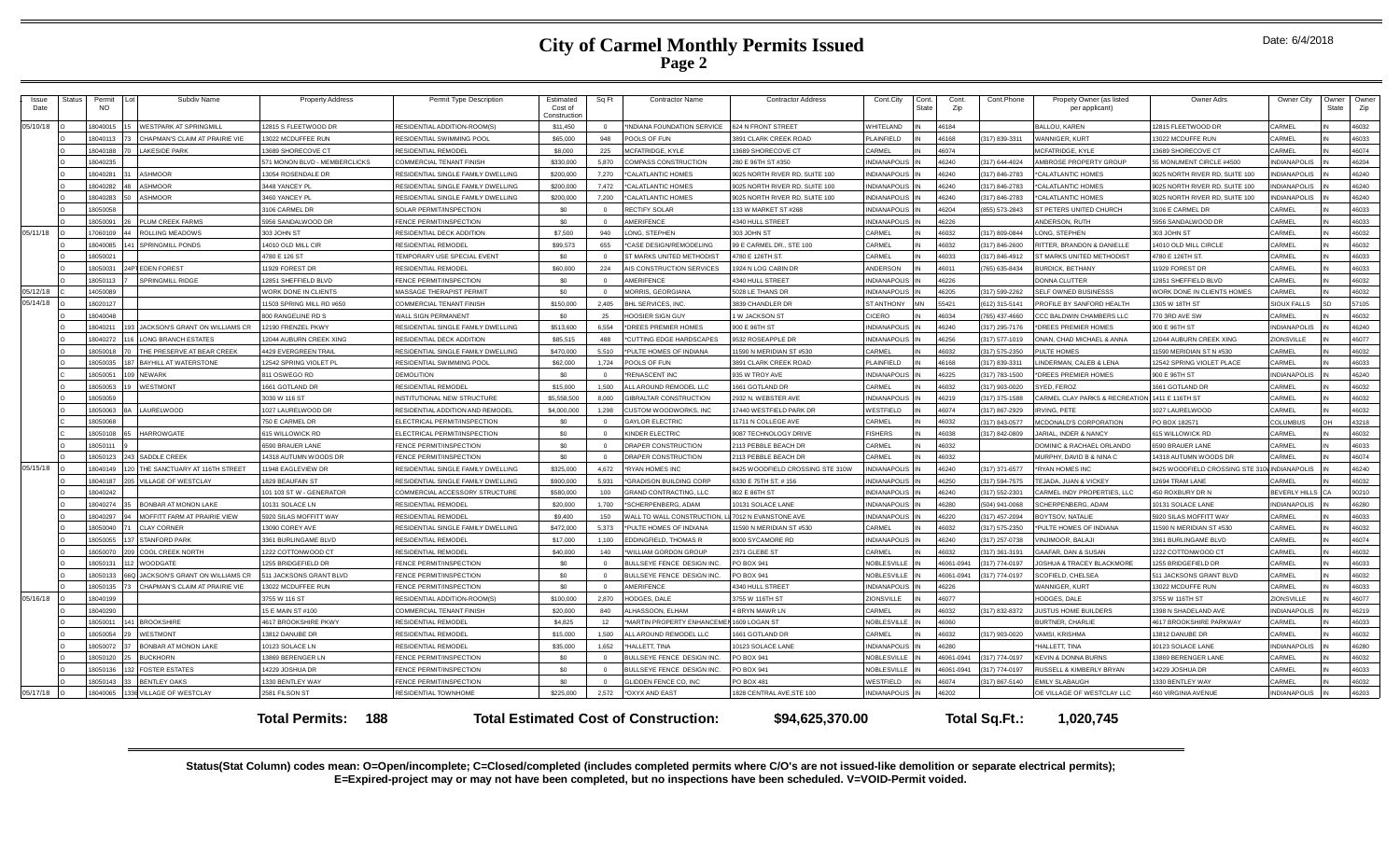|  | Date: 6/4/2018 |
|--|----------------|
|--|----------------|

| Issue<br>Date | Status | Permit<br><b>NO</b> | Subdiv Name                          | <b>Property Address</b>                                           | Permit Type Description               | Estimated<br>Cost of<br>Construction | Sq Ft      | <b>Contractor Name</b>                          | <b>Contractor Address</b>        | Cont.City           | Cont<br>State | Cont.<br>Zip | Cont.Phone     | Propety Owner (as listed<br>per applicant) | Owner Adrs                               | Owner City          | Owner<br>State | Owner<br>Zip |
|---------------|--------|---------------------|--------------------------------------|-------------------------------------------------------------------|---------------------------------------|--------------------------------------|------------|-------------------------------------------------|----------------------------------|---------------------|---------------|--------------|----------------|--------------------------------------------|------------------------------------------|---------------------|----------------|--------------|
| 05/17/18      |        | 18040067            | 1337 VILLAGE OF WESTCLAY             | 2579 FILSON ST                                                    | <b>RESIDENTIAL TOWNHOME</b>           | \$225,000                            | 2,138      | *OXYX AND EAST                                  | 1828 CENTRAL AVE, STE 100        | <b>INDIANAPOLI</b>  |               | 46202        |                | OE VILLAGE OF WESTCLAY LLC                 | 60 VIRGINIA AVENUE                       | NDIANAPOLIS         |                | 46203        |
|               |        | 18040068            | <b>8 VILLAGE OF WESTCLAY</b>         | 2577 FILSON ST                                                    | RESIDENTIAL TOWNHOM                   | \$225,000                            | 2 138      | *OXYX AND EAST                                  | 1828 CENTRAL AVE.STE 100         | INDIANAPOLI         |               | 46202        |                | OE VILLAGE OF WESTCLAY LLC                 | 60 VIRGINIA AVENUE                       | NDIANAPOLIS         |                | 46203        |
|               |        | 18040069            | 1339 VILLAGE OF WESTCLAY             | 2575 FILSON ST                                                    | RESIDENTIAL TOWNHOME                  | \$225,000                            | 2,138      | *OXYX AND EAST                                  | 1828 CENTRAL AVE, STE 100        | <b>INDIANAPOLIS</b> |               | 46202        |                | OE VILLAGE OF WESTCLAY LLC                 | 60 VIRGINIA AVENUE                       | NDIANAPOLIS         |                | 46203        |
|               |        | 18040070            | 1340 VILLAGE OF WESTCLAY             | 2573 FILSON ST                                                    | RESIDENTIAL TOWNHOM                   | \$225,000                            | 2.138      | *OXYX AND EAST                                  | 1828 CENTRAL AVE.STE 100         | <b>NDIANAPOLIS</b>  |               | 46202        |                | DE VILLAGE OF WESTCLAY LLC                 | <b>160 VIRGINIA AVENUE</b>               | <b>NDIANAPOLIS</b>  |                | 46203        |
|               |        | 18040071            | <b>VILLAGE OF WESTCLAY</b>           | 2571 FILSON ST                                                    | <b>RESIDENTIAL TOWNHOM!</b>           | \$225,000                            | 2.572      | <b>OXYX AND EAST</b>                            | 828 CENTRAL AVE.STE 100          | <b>INDIANAPOLIS</b> |               | 46202        |                | OE VILLAGE OF WESTCLAY LLC                 | 60 VIRGINIA AVENUE                       | NDIANAPOLIS         |                | 46203        |
|               |        | 18040228            | <b>HARROWGATE</b>                    | 806 ALWYNE RD                                                     | <b>RESIDENTIAL REMODEL</b>            | \$67,638                             | 820        | *CASE DESIGN/REMODELING                         | 99 E CARMEL DR STE 100           | CARMEL              |               | 36032        | 317) 846-2600  | <b>BRYAN BULLER</b>                        | 306 ALWYNE RD                            | <b>ARMEL</b>        |                | 46032        |
|               |        | 18040275            | THE MEADOWS AT THE LEGACY            | 14064 BEN KINGSLEY CT                                             | RESIDENTIAL SINGLE FAMILY DWELLING    | \$200,000                            | 6.274      | *CALATLANTIC HOMES                              | 9025 NORTH RIVER RD, SUITE 100   | <b>INDIANAPOLIS</b> |               | 46240        | 317) 846-2783  | CALATLANTIC                                | 025 N RIVER RD                           | <b>NDIANAPOLIS</b>  |                | 46240        |
|               |        | 18040285            | RIDGE AT THE LEGACY. THE             | 14427 ARNETT DR                                                   | RESIDENTIAL SINGLE FAMILY DWELLING    | \$200,000                            | 5.848      | *CALATLANTIC HOMES                              | 025 NORTH RIVER RD, SUITE 100    | NDIANAPOLIS         |               | 46240        | 317) 846-2783  | CALATLANTIC                                | 025 N RIVER RD                           | NDIANAPOLIS         |                | 46240        |
|               |        | 18050009            |                                      | 118 MEDICAL DR                                                    | <b>COMMERCIAL REMODEI</b>             | \$199,400                            | 1.804      | <b>ARDON DEVELOPMENT</b>                        | 11313 USA PARKWAY #E148          | <b>ISHERS</b>       |               | 46074        | 317) 600-2044  | CARDON DEVELOPMENT                         | 1313 USA PARKWAY #E148                   | <b>ISHERS</b>       |                | 46074        |
|               |        | 18050024            | JACKSON'S GRANT ON WILLIAMS CR<br>22 | 497 DYLAN DR                                                      | RESIDENTIAL SINGLE FAMILY DWELLING    | \$550,000                            | 3.087      | *HOMES BY MCKENZIE                              | 4631 LISBORN DF                  | CARMEL              |               | <b>FFORA</b> | 317) 574-7616  | <b>HOMES BY MCKENZIE</b>                   | 4631 LISBORN DR                          | CARMEL              |                | 46033        |
|               |        | 18050029            | <b>CAMDEN WALK</b>                   | 2456 TURNING LEAF LN                                              | RESIDENTIAL ATTACHED GARAGE OR CARPO  | \$91,000                             | 832        | RICHARD J CARRIGER CO                           | 12315 HANCOCK ST. #30            | CARMEL              |               | 36032        | 317) 846-9221  | BEALE, TOM                                 | <b>456 TURNING LEAF LANE</b>             | ARMEL               |                | 46032        |
|               |        | 18050047            | CARMEL SCIENCE AND TECHNOLOGY        | 1185 W CARMEL DR SUITE D4                                         | COMMERCIAL REMODEL                    | \$125,000                            | 3,275      | ALLEN SYSTEMS INC                               | P.O. BOX 226                     | <b>AIRLAND</b>      |               | 46126        | 317) 716-5926  | <b>ANDMARK PROPERTIES</b>                  | 333 MERIDIAN ST N                        | ARMEL               |                | 46032        |
|               |        | 18050049            | VILLAGE OF WESTCLAY                  | 12668 MOONSEED DRIVE                                              | RESIDENTIAL REMODEL                   | \$34,000                             | 1.000      | MACE COMPANIES. INC                             | 1031 E 169TH ST                  | VESTFIELD           |               | 46074        | 17) 564-4798   | ANSI ROUF                                  | 2668 MOONSEED DR                         | CARMEL              |                | 46032        |
|               |        | 18050149            | ENCLAVE OF CARMEL. THE               | <b>MELARK DR</b>                                                  | FENCE PERMIT/INSPECTION               | \$0                                  |            | BULLSEYE FENCE DESIGN INC.                      | <b>PO BOX 941</b>                | NOBLESVILLI         |               | 46061-0941   | 317) 774-0197  | <b>ENCLAVE OF CARMEL HOME OWNER</b>        | <b>5702 KIRKPATRICK WAY</b>              | INDIANAPOLIS        |                | 46220        |
|               |        | 18050150            | <b>CHERRY CREEK ESTATES</b><br>200   | 14075 SALMON DR                                                   | FENCE PERMIT/INSPECTION               | \$0                                  | $\Omega$   | AMERIFENCE                                      | 4340 HULL STREET                 | <b>INDIANAPOLIS</b> |               | 46226        |                | CHRISTOPHER & BRITTANY ACHARD              | 1075 SAI MON DE                          | ARMFI:              |                | 46033        |
|               |        | 18050151            | <b>GRAND AND MAIN</b>                | 1284 FAIRFAX MANOR DR                                             | FLECTRICAL PERMIT/INSPECTION          | \$0                                  | $\Omega$   | <b>B &amp; D LIGHTING</b>                       | 5635 HICKORY RD                  | INDIANAPOLIS        |               | 46239        | 317) 414-8056  | *CAI ATI ANTIC HOMES                       | 025 NORTH RIVER RD, SUITE 100            | NDIANAPOLIS         |                | 46240        |
| 05/18/18      |        | 18050023            | THE GROVE AT THE LEGACY              | 7214 CHERRY CREEK BLVD                                            | RESIDENTIAL SINGLE FAMILY DWELLING    | \$321,780                            | 2,672      | *PYATT BUILDERS                                 | 168 W CARMEL DR                  | CARMEL              |               | 46033        | 317) 981-0211  | M DEVELOPMENT HOLDINGS                     | 68 W CARMEL DR                           | <b>ARMEL</b>        |                | 46032        |
|               |        | 18050112            |                                      | 1451 E 96 ST - CELL TOWER                                         | COMMERCIAL CELL TOWER                 | \$40,000                             | 10         | <b>CROWN CASTLE</b>                             | 9045 RIVER RD #425               | <b>INDIANAPOLI</b>  |               | 46240        | (317) 249-2028 | <b>MEMPHIS TOWERS</b>                      | 8051 CONGRESS AVE                        | BOCA RATOM          |                | 33487        |
|               |        | 18050157            |                                      | 1 CIVIC SQUARE - POWER FOR CARMELFES ELECTRICAL PERMIT/INSPECTION |                                       | \$0                                  | $\Omega$   | <b>BURTNER ELECTRIC</b>                         | 787 N 10TH ST                    | NOBLESVILLE         |               | 46062        | 317) 773-7663  | CITY OF CARMEL                             | CIVIC SQ                                 | CARMEL              |                | 46033        |
|               |        | 18050158            | <b>EDEN PARK</b><br>208              | 3211 EDEN PARK DR                                                 | FENCE PERMIT/INSPECTION               | \$0                                  | $\Omega$   | <b>AMERIFENCE</b>                               | 4340 HULL STREET                 | INDIANAPOLIS        |               | 46226        |                | <b>EUGENIA SIMKUS</b>                      | 3211 EDEN PARK DR                        | <b>ARMEL</b>        |                | 46033        |
|               |        | 18050159            | <b>LAKEWOOD GARDENS</b>              | 2820 E 98 ST                                                      | ELECTRICAL PERMIT/INSPECTION          | -90                                  | $\Omega$   | <b>BILSTAY, HOWARD</b>                          | 2820 E 98TH ST                   | <b>INDIANAPOLIS</b> |               | 46280        |                | <b>BILSTAY, HOWARD</b>                     | 2820 E 98TH ST                           | <b>VDIANAPOLIS</b>  |                | 46280        |
| 05/21/18      |        | 18050019            | THE GROVE AT THE LEGACY              | 7216 CHERRY CREEK BLVD                                            | RESIDENTIAL SINGLE FAMILY DWELLING    | \$351,715                            | 3,144      | *PYATT BUILDERS                                 | 168 W CARMEL DR                  | CARMEI              |               | 46033        | 317) 981-0211  | PM DEVELOPMENT HOLDINGS                    | <b>168 W CARMEL DR</b>                   | <b>ARMEL</b>        |                | 46032        |
|               |        | 18050025            | <b>OVERBROOK FARMS</b>               | 14342 OVERBROOK DR                                                | <b>RESIDENTIAL DECK ADDITION</b>      | \$12,500                             | 312        | LUNAR CONSTRUCTION                              | 15266 HERRIMAN BLVD              | NOBLESVILLE         |               | 46060        | (317) 284-4253 | ALAPATI, VENU                              | 4342 OVERBROOK DR                        | CARMEL              |                | 46074        |
|               |        | 18050041            | SHADOW WOOD                          | 2597 LACEWOOD CT                                                  | RESIDENTIAL SINGLE FAMILY DWELLING    | \$369,000                            | 3,230      | *PULTE HOMES OF INDIANA                         | 1590 N MERIDIAN ST #530          | CARMEL              |               | 46032        | 317) 575-2350  | PULTE HOMES                                | 1590 MERIDIAN ST N #530                  | ARMFI               |                | 46032        |
|               |        | 18050042            | <b>HARROWGATE</b>                    | 112 BRIERLEY WAY                                                  | RESIDENTIAL REMODEL                   | \$300,000                            | 2.064      | SMALLING CONSTRUCTION                           | 2250 S MERIDIAN ST               | NDIANAPOLIS         |               | 46225        | 317) 791-9777  | <b>URRER MARGARET</b>                      | 12 BRIERLEY WAY                          | ARMEL               |                | 46032        |
|               |        | 18050065            |                                      | 900 96TH ST E #250                                                | COMMERCIAL TENANT FINISH              | \$489,129                            | 9.388      | ALDERSON COMMERCIAL GROUP I 425 W SOUTH ST #100 |                                  | <b>INDIANAPOLIS</b> |               | 46225        | 317) 889-3800  | <b>PARKWOOD CROSSING</b>                   | 550 E 96TH ST                            | NDIANAPOLIS         |                | 46240        |
|               |        | 18050105            | 118 THE SANCTUARY AT 116TH STREET    | 11972 EAGLEVIEW DF                                                | RESIDENTIAL SINGLE FAMILY DWELLING    | \$385,000                            | 5.462      | *RYAN HOMES INC                                 | 8425 WOODFIELD CROSSING STE 310W | NDIANAPOLIS         |               | 46240        | 317) 371-6577  | RYAN HOMES                                 | 3425 WOODFIELD CROSSING BLVD             | <b>JOIANAPOLIS</b>  |                | 46240        |
|               |        | 18050106            | 119 THE SANCTUARY AT 116TH STREET    | 11960 EAGLEVIEW DR                                                | RESIDENTIAL SINGLE FAMILY DWELLING    | \$400,000                            |            | 5.774 *RYAN HOMES INC                           | 8425 WOODFIELD CROSSING STE 310W | NDIANAPOLIS         |               | 46240        | 317) 371-6577  | *RYAN HOMES INC                            | 425 WOODFIELD CROSSING STE 310           | <b>INDIANAPOLIS</b> |                | 46240        |
|               |        | 18050142            | MOFFITT FARM AT PRAIRIE VIEW         | 13214 GRIFFIN RUN                                                 | RESIDENTIAL DECK ADDITION             | \$30,000                             | 800        | CENTENNIAL CONSTRUCTION                         | 40 3RD AVE SV                    | CARMEL              |               | 46032        | 317) 848-7634  | GRIGBEBY HAL & TRINH                       | 3214 GRIFFIN RUN                         | ARMFI               |                | 46032        |
|               |        | 18050153            | <b>DEERFIELD</b>                     | 9610 DEERFIELD MALL                                               | FENCE PERMIT/INSPECTION               | \$0                                  |            | BULLSEYE FENCE DESIGN INC                       | PO BOX 941                       | NOBLESVILLE         |               | 46061-0941   | 17) 774-0197   | RUCHTE, JONATHON & MEGAN                   | 610 DEERFIELD MALL                       | ARMEI               |                | 46032        |
|               |        | 18050163            | THE MEADOWS AT THE LEGACY            | 14047 KNIGHTSTOWN EAST DR                                         | FENCE PERMIT/INSPECTION               | so.                                  | $\Omega$   | AFFORDABLE FENCE BUILDERS                       | 6023 E 26TH ST                   | INCIANAPOLIS        |               | 46219        |                | WEICHUN GONG & YINGRAN SHEV                | 4047 KNIGHTSTOWN DR                      | CARMEL              |                | 46033        |
|               |        | 18050169            | <b>LOST OAKS AT HAVERSTICK</b>       | 5853 LOST OAKS DR                                                 | FENCE PERMIT/INSPECTION               | \$0                                  | $\Omega$   | AMERIFENCE                                      | 4340 HULL STREET                 | <b>INDIANAPOLIS</b> |               | 46226        |                | <b>LEANORA TRITASK</b>                     | 853 LOST OAKS DRIVE                      | <b>ARMEL</b>        |                | 46033        |
| 05/22/18      |        | 18050043            | <b>ALBANY PLACE</b>                  | 14296 DUFTON CT                                                   | RESIDENTIAL SINGLE FAMILY DWELLING    | \$425,000                            | 7,223      | *DREES PREMIER HOMES                            | 900 E 96TH ST                    | <b>NDIANAPOLIS</b>  |               | 46240        | 317) 295-7176  | *DREES PREMIER HOMES                       | 900 E 96TH ST                            | NDIANAPOLIS         |                | 46240        |
|               |        | 8050092             | <b>VILLAGE OF WESTCLAY</b>           | 1830 BEAUFAIN ST                                                  | RESIDENTIAL SINGLE FAMILY DWELLING    | \$725,000                            | 7 779      | *PULTE HOMES OF INDIANA                         | 11590 N MERIDIAN ST #530         | CARMEL              |               | 46032        | 317) 575-2350  | PULTE HOMES OF INDIANA                     | 1590 N MERIDIAN ST #530                  | CARMEL              |                | 46032        |
|               |        | 18050155            | THE HAMLET AT JACKSON'S GRANT        | 490 SIMON DR                                                      | TEMPORARY USE SPECIAL EVENT           | \$0                                  | $\Omega$   | *HOMES BY MCKENZIE                              | 4631 LISBORN DR                  | CARMEL              |               | <b>FFORA</b> | 317) 574-7616  | HOMES BY JOHN MCKENZIE                     | 4631 LISBORN DR                          | ARMEL               |                | 46033        |
| 05/23/18      |        | 18040080            | <b>BROOKSHIRE LAKES</b>              | 4882 ESSEX DR                                                     | <b>RESIDENTIAL REMODE</b>             | \$29,000                             | 312        | *OMNI CONSTRUCTION LLC                          | 212 W 10TH ST                    | <b>INDIANAPOLIS</b> |               | 46202        |                | SCHLENK, JOHN & JAMIE                      | 1882 ESSEX DR                            | <b>ARMEL</b>        |                | 46033        |
|               |        | 18040163            |                                      | 350 MONON BLVD                                                    | RESIDENTIAL MULTI-FAMILY              | \$24,900,000                         | 277 739    | DILLON CONSTRUCTION GROUP                       | 6828 HILLSDALE CT                | <b>INDIANAPOLIS</b> |               | 46250        | 317) 596-2767  | MIDTOWN CARMEL CAPITAL                     | 755 E 82ND ST #700                       | <b>NDIANAPOLIS</b>  |                | 46240        |
|               |        | 18040230            |                                      | 4240 W 131 ST                                                     | RESIDENTIAL DETACHED GARAGE OR CARPOI | \$18,940                             | 720        | MILLER BUILDING LLC                             | 490 N MAIN ST                    | <b>MBOY</b>         |               | 46911        |                | DUTCHESS, SCOTT                            | 240                                      |                     |                |              |
|               |        | 18040291            | VILLAGE OF WESTCLAY                  | 12900 PETTIGRU DR - GOLDWATER CLUBHO COMMERCIAL ADDITION          |                                       | \$132,000                            | 430        | <b>KEYMARK CONSTRUCTION INC</b>                 | 9731 IROQUOIS CT                 | <b>INDIANAPOL</b>   |               | 46256        | (317) 578-2479 | PSA VILLAGE OF WESTCLAY                    | 2884 BROAD ST                            | CARMEL              |                | 46032        |
|               |        | 18050069            | <b>HERITAGE AT SPRING MILL</b>       | 405 HERITAGE TERRACE LANE                                         | RESIDENTIAL SINGLE FAMILY DWELLING    | \$515,000                            | 6.056      | *PULTE HOMES OF INDIANA                         | 11590 N MERIDIAN ST #530         | CARMEL              |               | 46032        | 317) 575-2350  | *PULTE HOMES OF INDIANA                    | 590 N MERIDIAN ST #530                   | ARMEL               |                | 46032        |
|               |        | 18050116            | SUNRISE ON THE MONON<br>131          | 1467 SUNDOWN CIR                                                  | RESIDENTIAL SINGLE FAMILY DWELLING    | \$600,000                            | 5.918      | *OLD TOWN DESIGN                                | 1132 S RANGELINE RD STE 200      | CARMEL              |               | 46032        | 317) 626-8486  | MORAN, CATHERINE C                         | 509 EVENSTAR, APT #130                   | <b>NDIANAPOLIS</b>  |                | 46280        |
|               |        | 18050118            | SUNRISE ON THE MONON                 | 1473 MORNINGCREST CT                                              | RESIDENTIAL SINGLE FAMILY DWELLING    | \$700,000                            | 6.358      | *OLD TOWN DESIGN                                | 1132 S RANGELINE RD STE 200      | CARMEL              |               | 46032        | 317) 626-8486  | <b>BELL, JAMES &amp; DEBRA</b>             | 538 CLEW COURT                           | <b>VIANAPOLIS</b>   |                | 46236        |
|               |        | 18050119            | SUNRISE ON THE MONON<br>125          | 1479 SUNDOWN CIR                                                  | RESIDENTIAL SINGLE FAMILY DWELLING    | \$700,000                            | 6.634      | *OLD TOWN DESIGN                                | 1132 S RANGELINE RD STE 200      | CARMEL              |               | 46032        | (317) 626-8486 | VOON DAVIS, STEPHEN & HWEE                 | 1540 WILLOW SPRINGS DRIVE                | ZIONSVILLE          |                | 46077        |
|               |        | 18050129            | 502 VILLAGE OF WESTCLAY              | 13025 HORBECK ST                                                  | RESIDENTIAL SINGLE FAMILY DWELLING    | \$440,000                            | 3.970      | <b>RL HAHN RESIDENTIAL</b>                      | 2739 BARBANO CT                  | CARMEL              |               | 46032        |                | HAHN, RON & RINDA                          | 2739 BARBANO CT                          | CARMEL              |                | 46074        |
|               |        | 18050138            |                                      | 571 MONON BLVD #150                                               | COMMERCIAL TENANT FINISH              | \$156,000                            | 4,795      | CAPITOL CONSTRUCTION                            | 11051 VILLAGE SQUARE LANE        | <b>ISHERS</b>       |               | 46038        |                | <b>MIDTOWN EAST BLOCK 3</b>                | 132 S RANGELINE RD                       | ARMEL               |                | 46032        |
|               |        | 18050141            |                                      | WORK DONE IN CLIENTS                                              | MASSAGE THERAPIST PERMIT              | -90                                  | $\Omega$   | FULTZ, GRACE C                                  | 687 VASSAR                       | CARMEL              |               | 46032        |                | SELF OWNED BUSINESSS                       | <b><i>NORK DONE IN CLIENTS HOMES</i></b> | ARMEL               |                | 46032        |
|               |        | 18050166            | <b>SMOKEY KNOLL</b>                  | 672 SMOKEY LN                                                     | FENCE PERMIT/INSPECTION               | \$0                                  | $\Omega$   | <b>I MICHAEL DECKS + FENCES</b>                 | 4914 AUSTIN TRACE                | ZIONSVILLE          |               | 46077        |                | DARRIN & MEREDITH JENKINS                  | 72 SMOKEY LANE                           | ARMEI               |                | 46033        |
|               |        | 18050178            | SADDLE CREEK                         | 14237 AUTUMN WOODS DR                                             | FENCE PERMIT/INSPECTION               | so.                                  | $\sqrt{2}$ | LIDDEN FENCE CO, INC                            | <b>PO BOX 481</b>                | WESTFIFI D          |               | 46074        | 317) 867-5140  | WELWILS SADAAKLEUKU                        | 4237 AUTUMN WOODS DR                     | ARMFI               |                | 46074        |
| 05/24/18 0    |        | 18030224            |                                      | 13120 BROAD ST                                                    | RESIDENTIAL SINGLE FAMILY DWELLING    | \$449,000                            | 3,600      | MAC GENERAL CONTRACTORS, LL 230 E OHIO ST #107  |                                  | <b>INDIANAPOLIS</b> |               | 46240        | 858) 349-7382  | <b>BINZ, MICHAEL &amp; TRACY</b>           | 720 S RANGELINE RD #408                  | CARMEL              |                | 46032        |
|               |        |                     |                                      | 188<br><b>Total Permits:</b>                                      |                                       |                                      |            | <b>Total Estimated Cost of Construction:</b>    | \$94,625,370.00                  |                     |               |              | Total Sq.Ft.:  | 1.020.745                                  |                                          |                     |                |              |